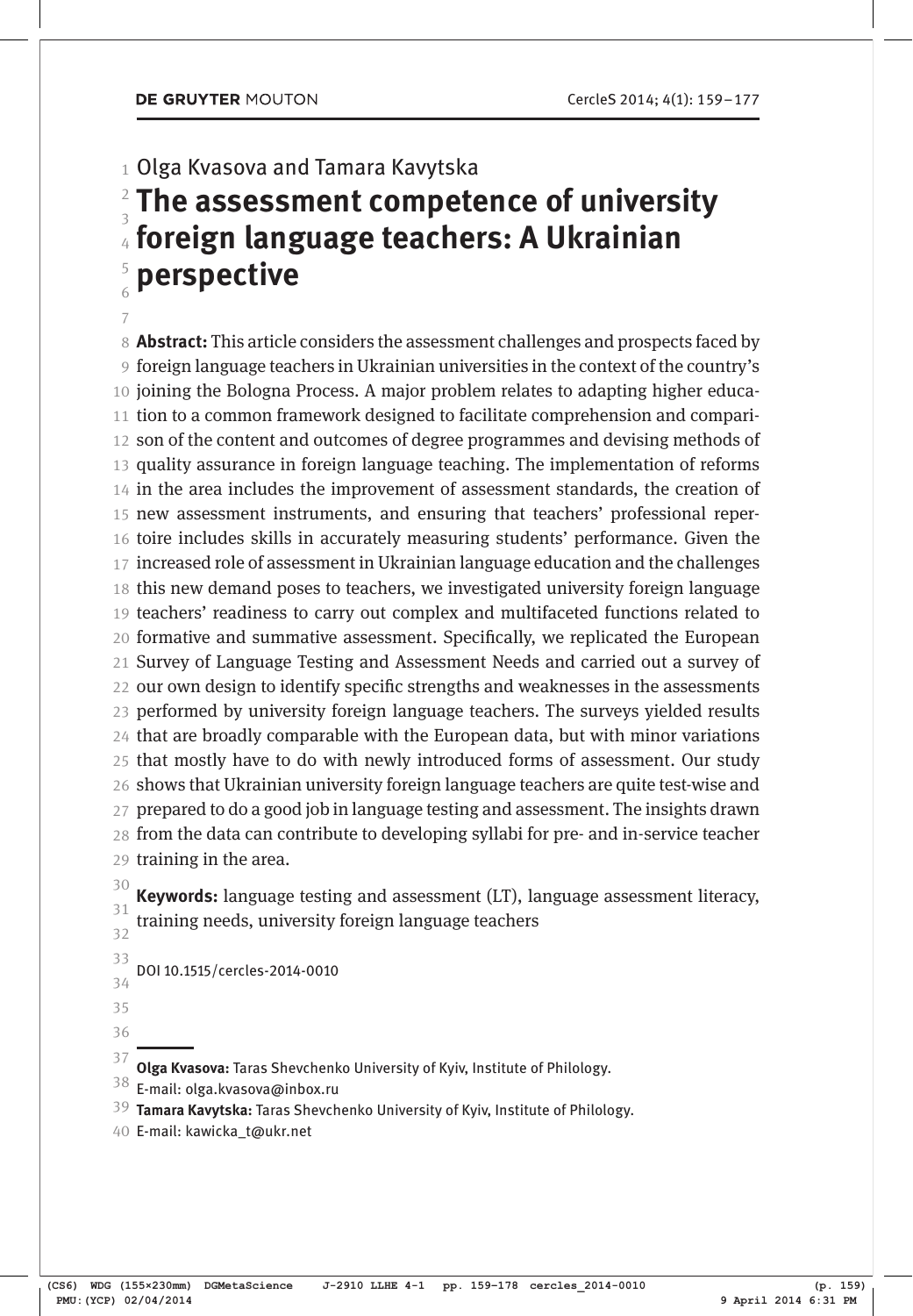1  $\overline{\mathcal{L}}$ 3  $\overline{A}$ 

## **1 Introduction**

## **1.1 General**

Over the last few decades, increased attention has been given to the assessment 5 of learning outcomes in higher education, which entails documenting students' 6 progress in completing study modules and reporting that progress to stakehold-7 ers. The demand for accountability has put special emphasis on summative as-8 sessment and thus focused foreign language (FL) teachers' efforts on developing 9 tests, analysing test scores, and reporting test outcomes. As a result, the balance 10 of their workload inside and outside the classroom has steadily shifted from 11 teaching to assessment. In the context of a general reduction of contact hours, 12 the increased amount of time that teachers must devote to summative assessment 13 is a cause of much concern. 14

This situation may indicate that assessment *of* learning plays a dominant 15 role, while assessment *for* learning is neglected, which is considered undesir-16 able. Emphasizing the social nature of formative assessment and its role as "a site 17 where both teacher and student identities are constructed and performed", Pryor 18 and Crossouard (2008:6) calls it assessment *for becoming* (Pryor 2010). Nowa-19 days, educationalists generally agree that summative and formative assessment 20 should be integrated with teaching and learning, complement each other, and 21 provide important information about student progress in order to promote effi-22 cient instruction. Viewed traditionally, effective instruction requires that teachers 23 have content knowledge and classroom management skills. However, the current 24 centre-stage position occupied by assessment means that teachers' professional 25 repertoire should also include assessment skills. 26

The question "How prepared are FL teachers to carry out language testing 27 and assessment?" was focal to a number of studies initiated by the European 28 Association for Language Testing and Assessment (EALTA) carried out in the last 29 decade (Hasselgreen et al. 2004; Vogt et al. 2008; Vogt and Tsagari forthcom-30 ing). A large-scale European Survey of Language Testing and Assessment Needs 31 (Hasselgreen et al. 2004) set out to establish the actual assessment competence of 32 teachers, teacher trainers and experts, and to identify specific training needs. The 33 survey identified considerable gaps in teachers' and teacher trainers' assessment 34 literacy and defined priority tasks to remedy the situation. An adapted version of 35 the survey*,* administered more recently, focused on classroom-based assessment 36 practices in parts of Europe. It yielded insights into current trends of in-service 37 teacher training (or rather, its lack) in language testing and assessment (LTA) 38 and discussed the prospects of enhancing FL teachers' assessment literacy (Vogt 39 et al. 2008). 40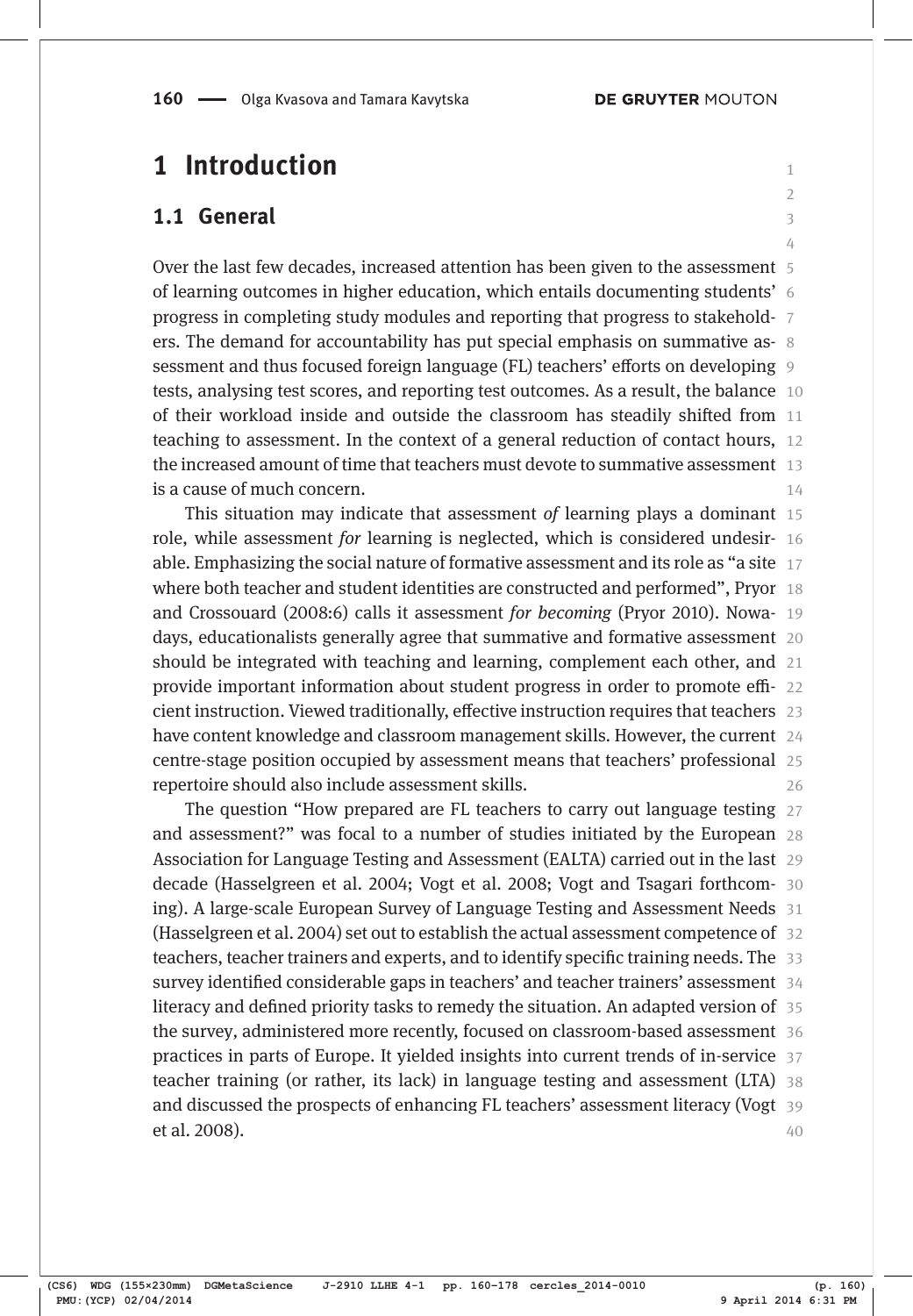

Given the increased role of assessment in Ukrainian language education 2 and the challenges this new demand poses to teachers, it was clearly relevant to investigate university FL teachers' preparedness to carry out complex functions 3 4 related to formative and summative LTA. 1

5 6

#### **1.2 The Ukrainian context** 7

8

At present, FL education in Ukraine is mostly focused on English, with 90% of 9  $10$  students taking it as a first FL. This is in line with the current trend around the world. Other European languages (generally German, French and Spanish) and 11  $12$  oriental languages (Chinese, Japanese etc.) are learnt by only  $10\%$  of students as 13 a first FL, although they are quite popular as second and third FLs. A policy of multilingual education has been implemented in Ukrainian secondary schools 14 15 since the late 1990s; while learning two or three FLs at tertiary level has long 16 been a feature of FL teacher training. Fluency in one or two FLs has become a 17 requirement for professionals in a variety of fields. On the whole, the prospect  $18$  of Ukraine's integration with the EU has increased the social value of FL compe-19 tence and the importance of aligning our system with European standards.

Since joining the Bologna Process in 2005, Ukrainian tertiary education has made clear progress towards European standards of education that seek to 21 22 improve the quality and competitiveness of universities and to foster student 23 and teacher mobility across the continent. In recent years, the country has wit- $24$  nessed the implementation of the key objectives of the first Bologna Declaration (1999): the introduction of ECTS-compatible credit schemes and the adoption of a 25 26 three-cycle system (bachelor, master and doctoral levels). In addition, participation in multilateral international projects (Tempus, Erasmus Mundus and others) 27 has to some extent promoted student and teacher mobility. However, Ukrainian 28 higher education, including the teaching of FLs, has still to overcome problems 29 connected with its adaptation to a common framework of comprehensible and 30 comparable degrees and the development of reliable criteria for and methods of 31 32 quality assurance.  $20$ 

Ensuring the quality of FL education is a matter of concern both to policy makers and to those directly involved in the instructional process, FL teachers. In 34 Ukraine, they are traditionally trained in two types of higher education establish-35 ment: teacher training universities (TTUs) and classical universities (CUs). The 36  $37\,$  core curricula in both types of university include a course of FL teaching method-38 ology which covers a fairly unified set of issues (fundamentals of theory, teaching FL skills, classroom planning, management and assessment), but they may differ 39 33 40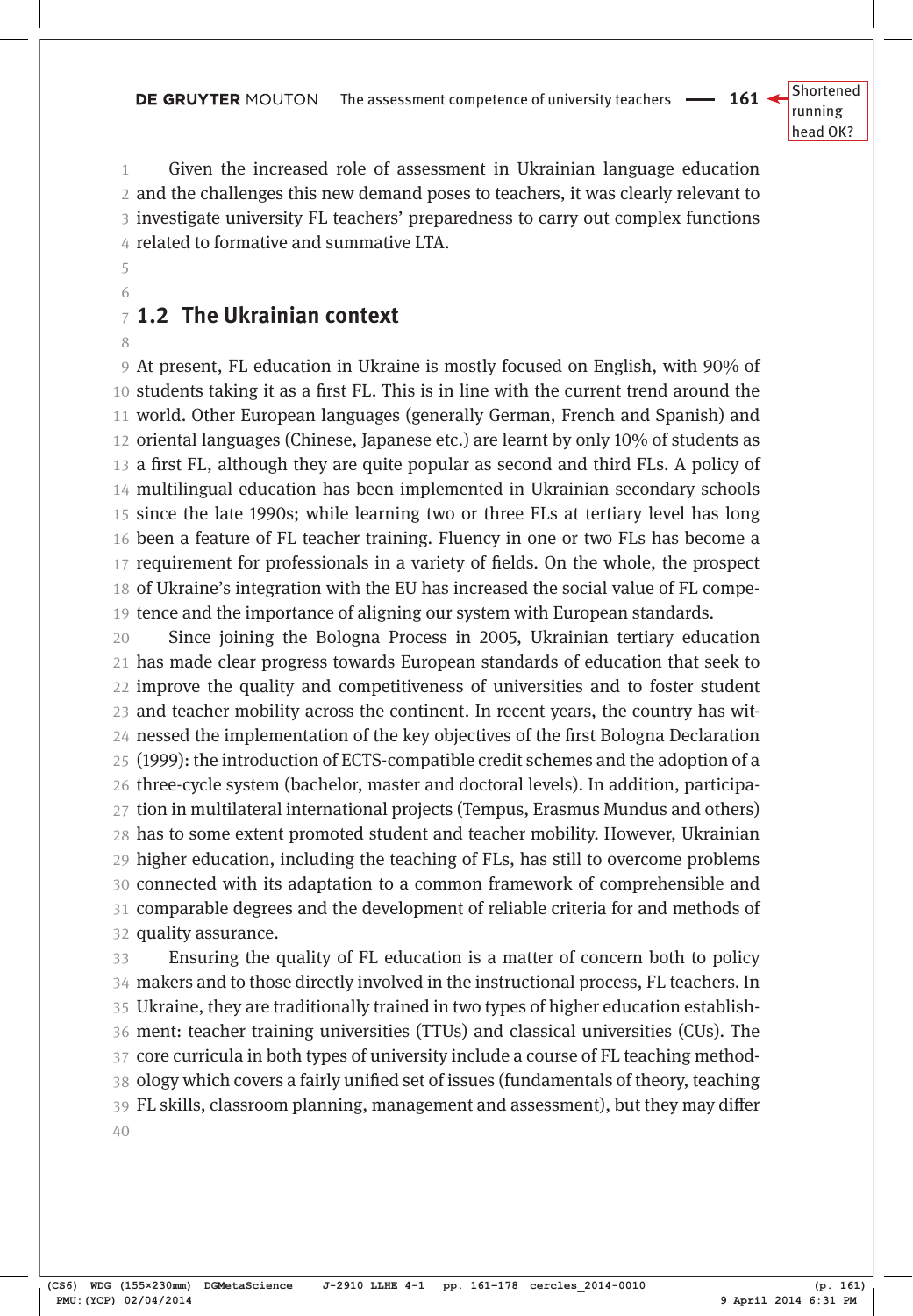both in the ratio of lectures to tutorials and in the number of units/credits allotted  $\,$   $\,$   $\,$ to the course. 2

Besides the basic course, TTUs offer a wide range of elective courses on 3 FL teaching, engage their students in extensive teaching practice in secondary 4 schools, and require them to write research papers. In some TTUs, instead of writ-5 ing research papers, student teachers are required to take an oral examination  $\,$  6 designed to elicit and assess their competence in these issues. Unlike the TTUs, 7 Ukraine's CUs have traditionally focused on theoretical rather than applied stud-8 ies, and therefore offer programmes in which the study of FL teaching method-9 ology occupies a secondary position (a two-credit course). However, a consider-10 able number of CU graduates are employed as university FL teachers and face the 11 challenge of performing the multifaceted functions of a FL teacher. 12

Today, Ukrainian university FL teachers are adapting their courses and their 13 content to the new system. At the same time they are creating new assessment 14 instruments that should relate to the new curricula and yield an accurate picture 15 of student achievement, thus making it possible to monitor the implementation 16 of educational reform. It is thus important that they have a good grasp of LTA 17 theory and practice. In order to identify the actual assessment skills of university 18 FL teachers we conducted a study which was carried out in two stages, Survey 1 19 (2010) and Survey 2 (2013). The present article reports the outcomes of these sur-20 veys and the conclusions we drew from them. 21

## 22

#### $23$

 $24$  $25$ 

# **2 Research instruments**

Survey 1 (Assessment Literacy of FL Teachers in Ukraine) replicated the survey 26 by Vogt et al. (2008) in the summer of 2010 (Kvasova 2011a). The procedure was 27 as follows: 1) the European questionnaire was completed by 25 non-expert re-28 spondents; 2) 10 young teachers were interviewed after they had completed the 29 questionnaire; 3) the questionnaire was completed by an expert group compris-30 ing 10 teachers. The interview with young teachers was intended to identify their 31 perception of such concepts as "basic" and "more advanced" training. The pur-32 pose of eliciting answers from a group of experts was to provide a basis for com-33 paring and contrasting the perceptions of LTA literacy of teachers with different 34 assessment skills so that we could draw more informed conclusions about train-35 ing needs in the field. 36

Survey 2 (Developing Assessment Literacy of University FL Teachers) was 37 based on a two-part original questionnaire and administered electronically via 38 *surveymonkey.com* to 53 university teachers of English in May–July 2013. The ques-39 tionnaire consisted of 16 questions grouped thematically. Possible answers were 40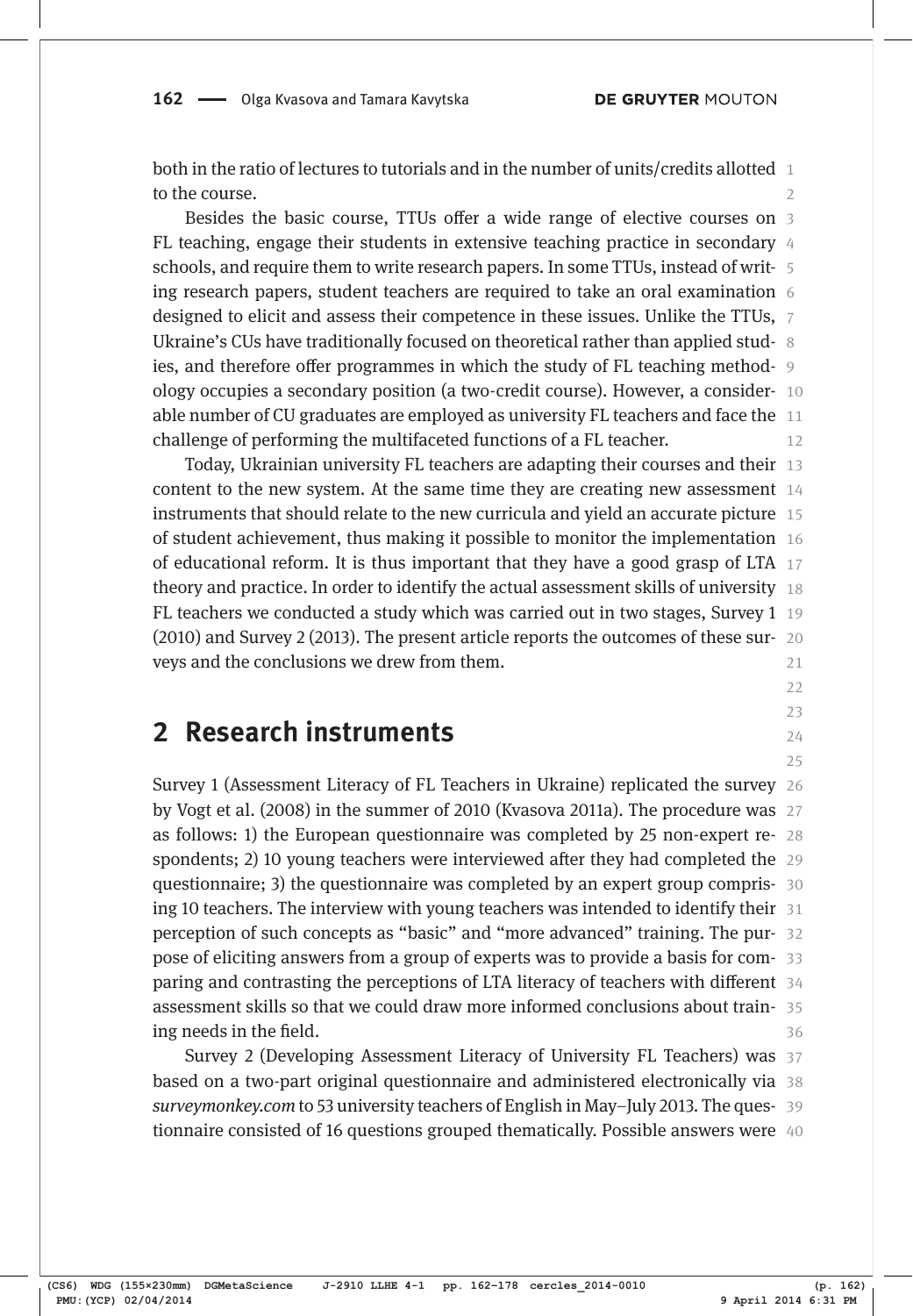1 attached to each question, and respondents could tick more than one if appropri-2 ate. They were also invited to provide their own answers and comment on them. This survey was intended to obtain information about the current situation of 3 LTA in Ukrainian universities and identify FL teachers' most typical training needs. 4 The limitations of the study lie in the subjective character of surveys as a 5

### 6 research method.

#### **3 Survey 1 (Assessment literacy of FL teachers in Ukraine)** 8 9 10 11

12

7

## **3.1 Structure of Survey 1** 13

14

15 The original survey (Vogt et al. 2008) contains four sets of questions. The first 16 collects background information about respondents (qualifications, work experi-17 ence, formal training in LTA, etc.). The other three sets are organized thematically: 18 1) Conducting classroom-focused testing and assessment – preparing classroom tests; using ready-made tests from textbook packages or other sources; giving feedback to students based on information from tests/assessment; using peer and self-assessment; using informal, continuous, non‐test types of assessment; using the European Language Portfolio, an adaptation of it or some other portfolio. 19  $20$ 21 22 23

 $24$  2) Purposes of testing – giving grades; identifying what needs to be taught/ learned; placing students in courses or programmes; awarding final certificates from school or programme at local, regional or national level. 25 26

3) Content and concepts of LTA – testing/assessing receptive skills (reading and listening), productive skills (speaking and writing), and integrated language skills; testing/assessing microlinguistic aspects (grammar/vocabulary) and aspects of culture; establishing the reliability and validity of tests.  $273$  $28$ 29 30

31

32 Respondents answer each question twice, first to record the training they received 33 in LTA, and secondly to identify their perceived training needs by selecting one of 34 three options: "None", "Basic training", or "More advanced training".

35 36

## **3.2 Participants**  37

38

Survey 1 was first administered to a group of teachers of English who participated 39 40 in a TESOL Ukraine summer institute. The respondents came from all parts of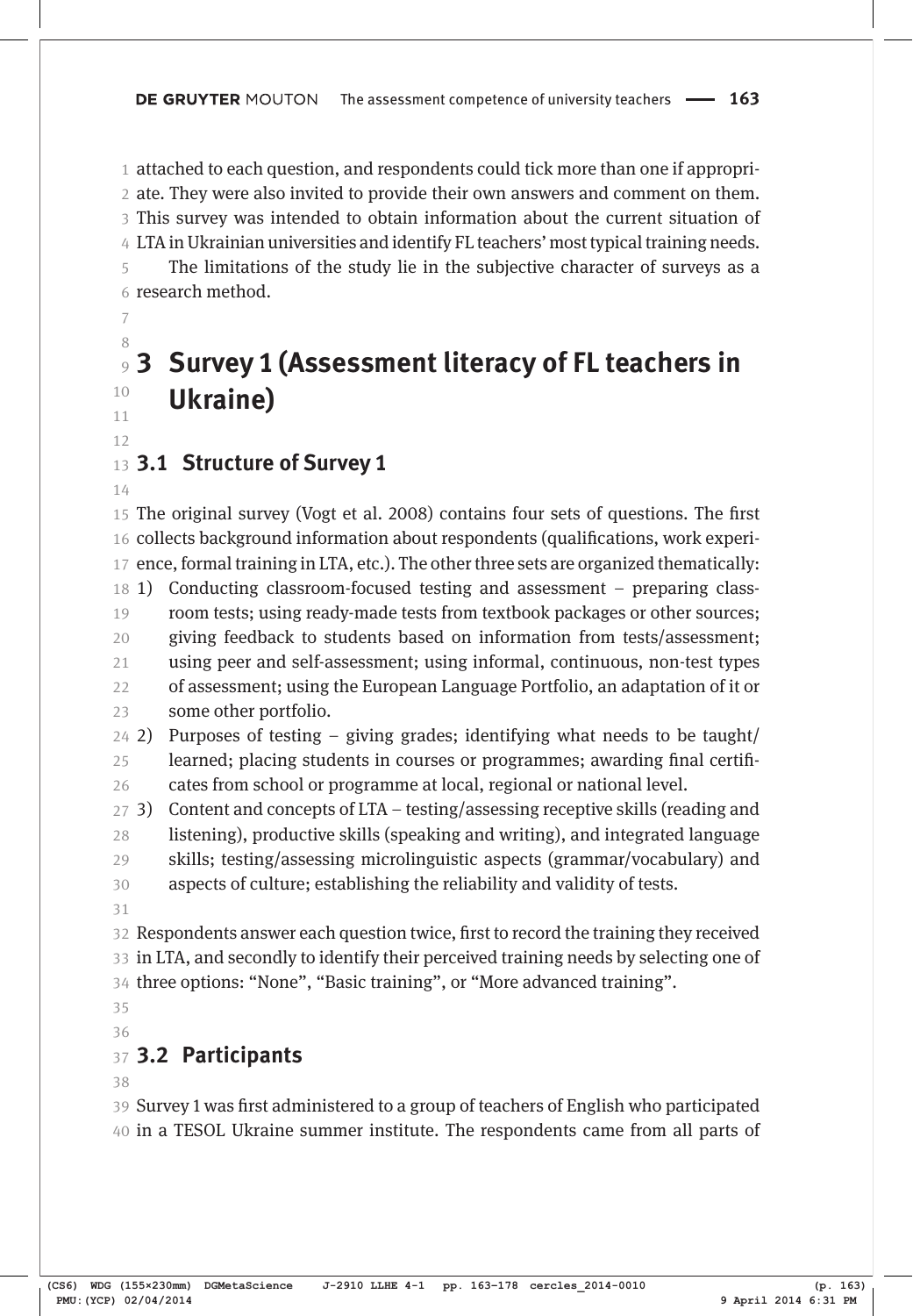the country, represented a variety of educational settings (from secondary com-1 prehensive to non-linguistic and linguistic tertiary institutions) as well as dif-2 ferent generations of teachers with practical experience ranging from three to 3 over twenty years. Generally, participants with this kind of profile can hardly be 4 referred to as mainstream or grass-roots teachers due to their high level of FL 5 proficiency, strong motivation for professional development, and regular partic-6 ipation in conferences, workshops, webinars and various educational projects. 7

As our research interests lie in the domain of higher education we focused 8 exclusively on the answers elicited from university teachers (25 respondents). A 9 semi-structured interview with 10 young teachers (3–5 years of working experi-10 ence) from this group of respondents followed the completion of the question-11 naire. Later, we invited an additional group of 10 teachers to complete the ques-12 tionnaire in order to obtain a more objective picture of the training received and 13 needed in different aspects of LTA. 14

The fact that this sample of respondents (35) was not fully representative 15 must be regarded as a limitation. However, we believe that we managed reason-16 ably well to identify current trends in LTA literacy among teachers of English 17 working in Ukrainian universities. In the next section we present the most signif-18 icant findings. 19

### **3.3 Findings and discussion**

Our analysis of the data follows the tripartite structure of the questionnaire.

#### **3.3.1 Questionnaire data elicited from 25 university FL teachers**

71% of the teachers reported that they had received training in classroom‐focused 29 LTA, 46% at a basic and 25% at a more advanced level. Surprisingly, about a third 30 of the respondents reported having received no training whatsoever in classroom-31 based assessment. This can be interpreted in two ways: 1) teachers thought the 32 survey referred to in-service training only; 2) teachers took their pre-service train-33 ing into account but did not consider it proper training. The first case implies 34 that there are problems in the management of some university teachers' refresher 35 training, while the second may reflect the two different approaches to FL teacher 36 training in the country. This matter, however, needs further investigation. 37

53% of teachers reported that they had been trained in developing classroom 38 tests and using ready‐made tests from textbook packages, and 65% reported that 39 they had been trained in conducting informal, continuous, non‐test types of 40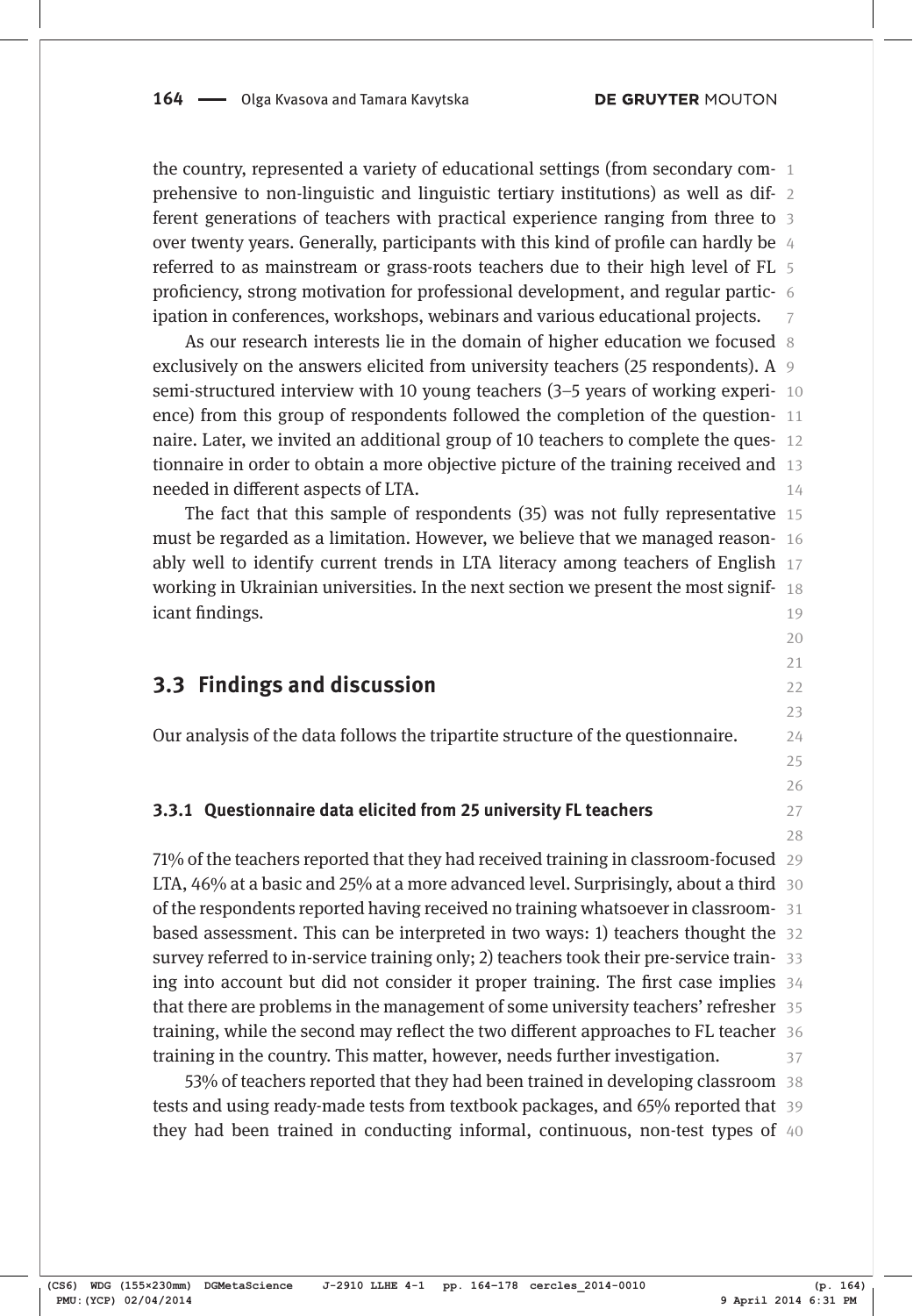assessment. Only about 40% of respondents said they had been taught how to 1 use self- and peer-assessment and a language portfolio. A similar lack of train-2 ing in innovative and alternative forms of assessment was indicated by the data 3 obtained from the the original (2008) European survey. 4

The percentage of teachers reporting that they had not been trained to give learners feedback on test scores (41%) was unexpectedly low. This might be a 6 7 result of teachers' awareness that timely and efficient feedback can maximize learning combined with their dissatisfaction with its implementation in practice. 8 We can only assume that the provision of feedback is hindered by the general ac-9 10 ademic overload of Ukrainian university teachers compared with their European 11 colleagues and by increased pressure due to the adoption of new approaches to 12 teaching and assessment. 5

On the whole, despite the above-mentioned high level of professional compe-14 tence reported by the respondents, the overwhelming majority of them expressed 15 a need for more advanced training in LTA. 53% of respondents, for instance, pri-16 oritized the need for advanced training in developing classroom tests, thus giving 17 credence to this form of assessment and the need to make it reliable and valid. 13

Respondents seemed to be most familiar with progress and achievement tests  $19 - 88\%$  said they had received basic (59%) or more advanced (29%) training  $$ and least familiar with proficiency tests. These figures seem to be an accurate 20  $21$  reflection of teaching practices in Ukrainian universities, since measuring stu-22 dents' progress is carried out continuously to inform teaching and promote accountability. Regrettably though, developing and administering proficiency tests 23 generally lies outside the province of mainstream university teachers. However 24 25 test-wise the respondents may be, they seem doubtful about the quality of homemade progress and achievement tests; hence the need most of them articulated 26 27 for more advanced training. 18

The percentage of respondents who indicated a lack of training in testing and assessment of language skills and aspects of culture ranged from 12% (both 29 30 testing and assessment of productive skills and microskills) to 41% (testing and assessment of integrated skills) and 47% (testing and assessment of aspects of 31 32 culture). This last percentage is broadly comparable with, though somewhat 33 lower than, the 41% obtained by the 2008 European survey. The observed need 34 for further research into developing methods of assessing complex and relatively 35 new aspects of FL instruction is also relevant in the Ukrainian context. 28

Generally, the assessment of intercultural competence (ICC), which interests 37 researchers worldwide, still belongs in the realm of the untestable (Paran 2010: 2–6). As Sercu has suggested (2010: 17–34), ICC poses more questions than it pro-38 39 vides answers. In Ukraine, some techniques to measure ICC have been used in 40 a number of studies of teaching language and culture, but as yet they have not 36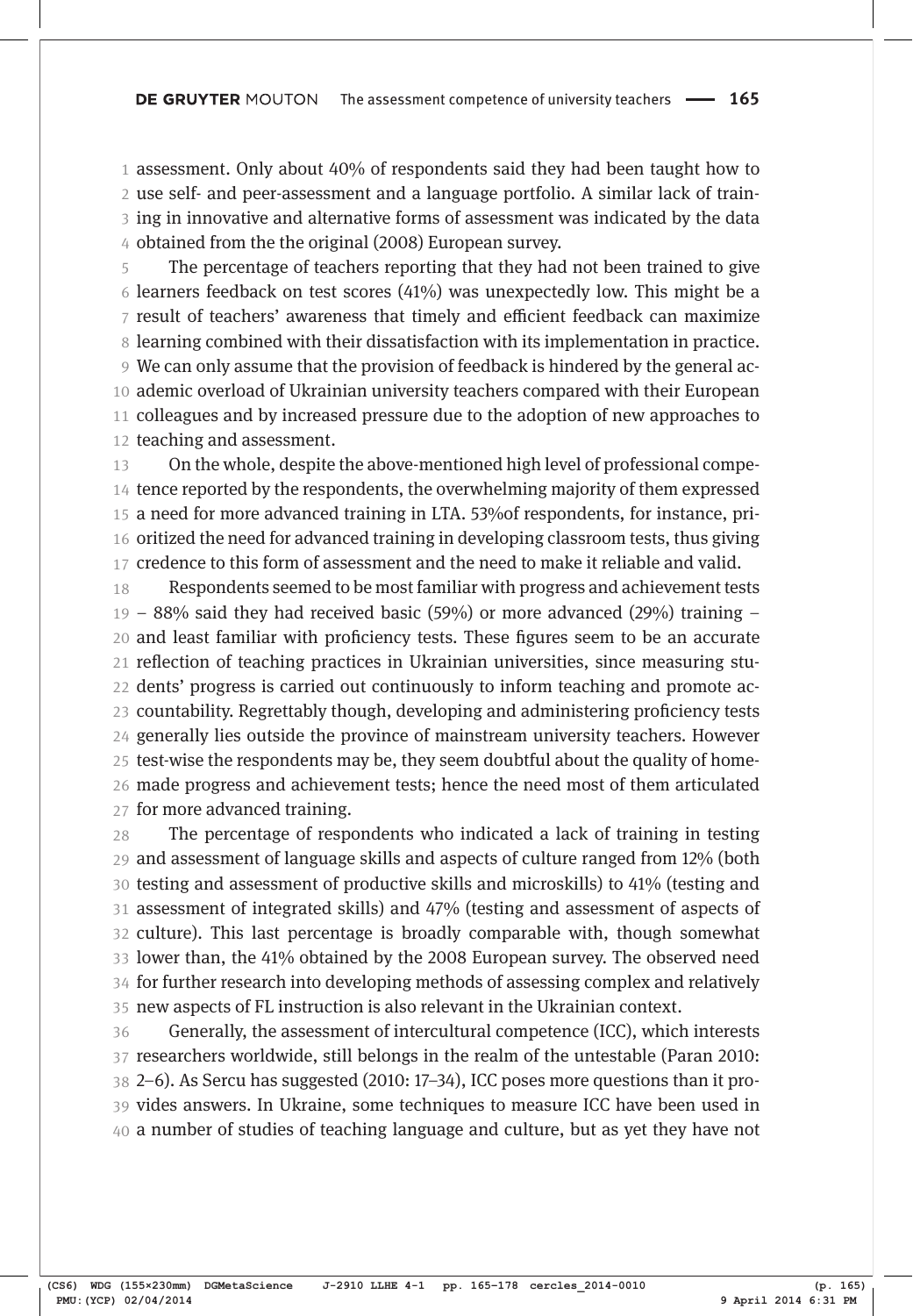found broad application in instructional practice. Interestingly, while the major-1 ity of respondents (65%) expressed a desire for further training in the testing and 2 assessment of language skills and microlinguistic knowledge (the percentages re-3 ferring to different aspects ranged from 53 tо 64.7), only 41% wished to be better 4 equipped to measure ICC. Do these data imply that teachers underestimate the 5 value of ICC in the modern world, or do they believe ICC cannot be measured? 6 Further investigation is required. 7

It is commonly assumed that mainstream teachers are not required to be par-8 ticularly knowledgeable about such specific concepts of LTA as reliability and 9 validity or to understand statistics. As Alderson (1999) says, "it may be because 10 the field is indeed arcane: testing journals are not accessible to the average class-11 room teacher, but are aimed at specialists who are comfortable with statistics and 12 theorizing, and they rarely address practical classroom concerns". However, un-13 derstanding of the key concept of test usefulness (Bachman and Palmer 1996) 14 promotes teachers' test awareness and helps them to prepare classroom tests and 15 carry out assessment procedures. Accordingly, the high percentages of respon-16 dents indicating a lack of training in validity and reliability (53% and 59% re-17 spectively) are quite predictable, as is the absolute absence of advanced training  $\,$   $_{18}$ received. Rather unexpectedly, though, the majority of respondents, including 19 those trained in the concepts of validity and reliability (47%), expressed a need 20 for additional training – 35% at a basic and 59% at a more advanced level. These 21 figures suggest that the FL teachers in our sample were strongly motivated to do a 22 good job in an area that they considered to be of great importance for successful 23 FL instruction. 24

The survey provided evidence that a relatively high percentage of respon-25 dents were quite test-wise. The fact that they expressed a need for special training 26 in LTA can be attributed to the pressures of assessment responsibility which uni-27 versity teachers currently hold and/or the quality of the sample. Obviously, if the 28 survey were administered to a more representative sample, a somewhat different 29 picture would be likely to emerge of LTA training received and needed. 30

#### **3.3.2 Data elicited via follow-up interviews**

The survey data may also have been affected by respondents' incomplete under-35 standing of the questions due to terminological and methodological differences 36 between Ukraine and Western Europe. To counteract this, we adopted the pro-37 cedure followed by the designers of the survey and conducted semi-structured 38 interviews with a limited number of respondents. Our interview was primarily 39 intended to clarify how teachers perceived the difference between basic and 40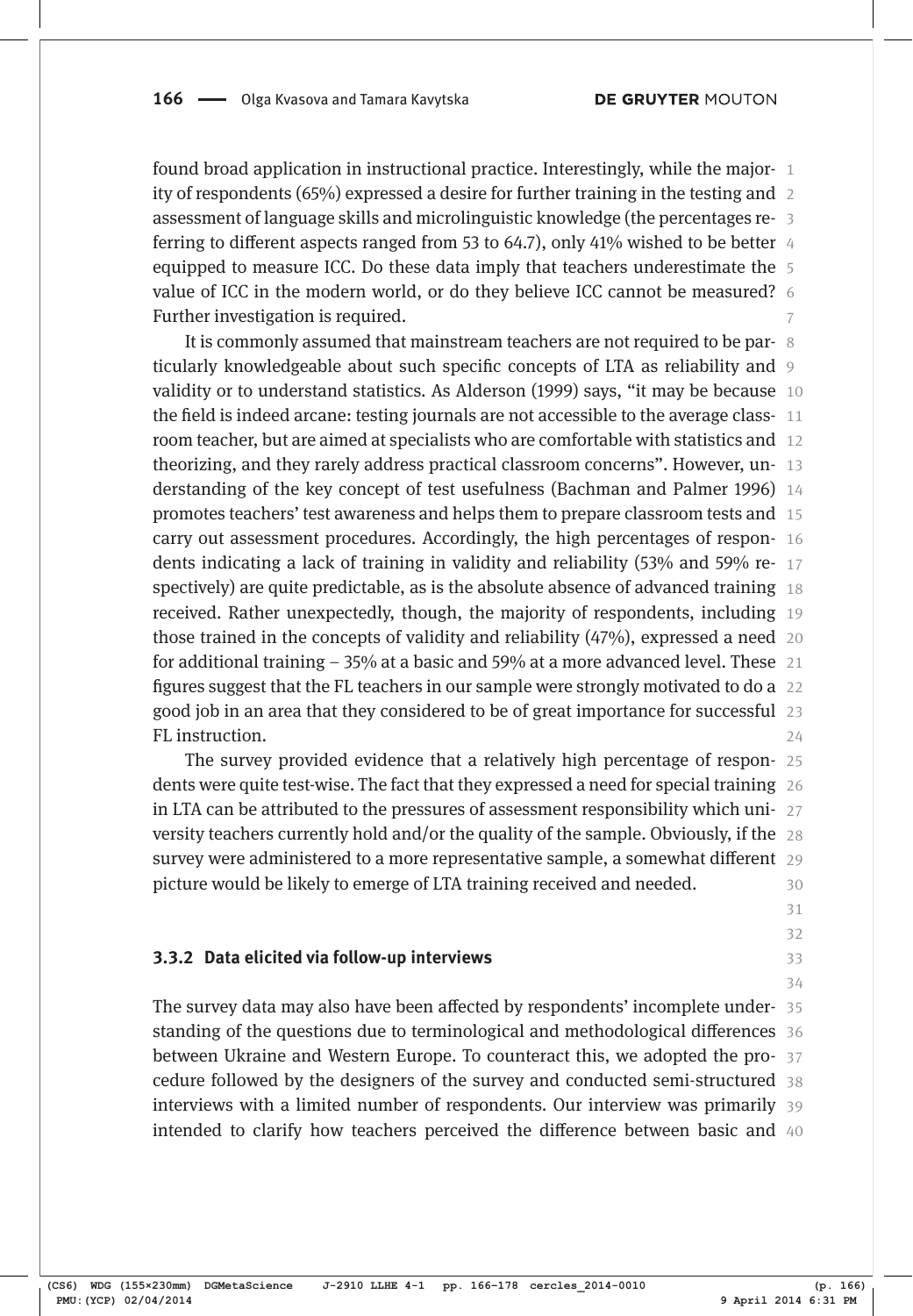more advanced training. By interviewing ten teachers with 3–5 years' experience 1 we established that they mostly perceived basic training as pre-service training 2 comprising two hours of lectures on LTA followed by a tutorial on the topic. In 3 the case of TTU graduates, student teachers had an opportunity to develop as-4 sessment tools under the guidance of their supervisor. This procedure, though, 5  $\epsilon$  is much more limited in CU due to their different curricula. The interviewees admitted that during teaching practice at school they depended on their intuition 7 rather than making grounded judgments of learners' performance. Indeed, they 8 assessed learners as they themselves used to be assessed by their teachers. As for 9 "more advanced training", the interviewees perceived it as mostly in-service edu-10 11 cational activities such as presentations or workshops conducted by assessment 12 experts visiting Ukraine. For instance, participation in a one-day event as well as 6-hour presentation workshop was viewed by six out of 10 young interviewees 13 14 as advanced training, whilst four others thought they advanced considerably by 15 doing independent reading on LTA. To conclude, teachers' personal perceptions 16 of the scope of training (basic vs. more advanced) as well as its character (formal 17 or guided vs. independent) suggested that additional information should be elic-18 ited in order to bridge certain discrepancies in perceptions.

19  $20$ 

#### **3.3.3 Survey data elicited from 10 "expert" teachers**  21

22

23 In the third phase of our research, the survey was administered to another group  $24$  of teachers who had received special training in LTA through their regular partic-25 ipation in British Council Ukraine and TESOL-Ukraine sessions (1–6 weeks, up to 100 hours). We refer to this small group of teachers (10) as "experts", and to the 26 25 teachers in the original survey as "non-experts". This categorization is relative; 27 28 however, it proved quite helpful in revealing the in-depth perceptions that the two groups of respondents had of the aspects under investigation. The differences 29 between the two groups' readiness to carry out LTA and their perceived need to 30  $31$  raise their competence also provided a clearer picture of the actual level of competence as well as the need for further training. 32

Against our expectations, one third of the "experts" did not consider themselves fully equipped to engage in formative assessment, compared with a quar-34 35 ter of the "non-experts". This may reflect a too formal attitude towards training 36 on the part of the "experts" ("we were not taught this") or a heightened critical 37 awareness due to the additional training they had received. 33

The "experts" reported that they were quite confident about such fundamen- $39\,$  tal LTA concepts as reliability and validity, and the low rating that they gave their knowledge of LTA concepts is, in fact, an indicator of their lack of confidence 40 38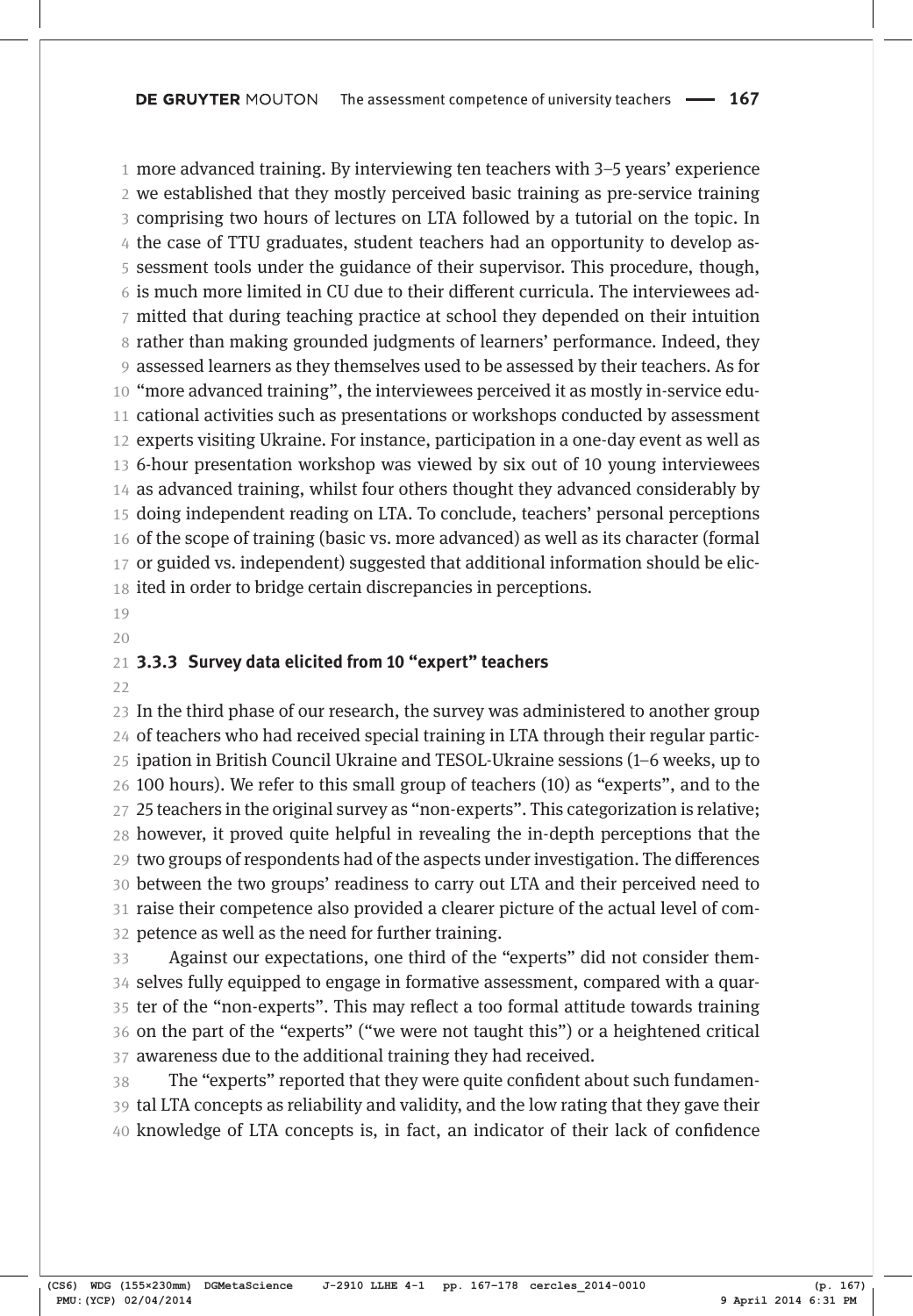in evaluating the quality of a test when statistics is required. It should be men-1 tioned, however, that the latter, as a specific aspect of LTA, is beyond the compe-2 tence of many educationalists in the field. The percentage of "non-experts" lack-3 ing awareness of the above-mentioned aspects (55%) seems quite normal given 4 the complexity of the concepts in question. 5

 The "expert" and "non-expert" groups had different perceptions of their 6 need to improve their LTA skills. One third of the "non-experts" and a much lower 7 percentage (11%) of "experts" stated that they were quite satisfied with a basic 8 training, whilst advanced training was favoured by 50% of "non-experts" com-9 pared with 79% of "experts". As the data showed, "experts" appeared to be more 10 test-wise and thus had no misleading perceptions of their competence. On the 11 other hand, "non-experts" who claimed to be quite knowledgeable about the area 12 were nevertheless inclined to overestimate their LTA literacy. 13

To conclude, the results of the survey carried out in Ukraine are broadly com-14 parable to those obtained by European researchers when it comes to pinpointing 15 the major areas of LTA training received and needed. According to our data, about 16 70% of teachers perceived themselves as trained in LTA, compared with 75% of 17 European FL teachers. However, 83 % of the Ukrainian respondents expressed 18 the need to enhance their assessment literacy and receive more training, pref-19 erably at an advanced level (50%). These findings imply that the LTA training 20 provided for FL teachers in Ukraine should be more consistent at the pre-service 21 level in all institutions of higher education and more regular and varied at the 22 in-service level.  $23$ 

# **4 Survey 2 (Developing the assessment literacy of university FL teachers in Ukraine)**

### **4.1 Background**

By replicating the European survey of LTA literacy in Ukraine we were not able 32 to arrive at a comprehensive view of the actual level of Ukrainian FL teachers' as-33 sessment competence. However, interest in LTA issues has been increasing. Two 34 doctoral theses defended recently gave insights into the assessment of speak-35 ing (Ukrainskaia 2009) and reading (Korol' 2012), and several more studies are 36 in progress. A book on fundamentals of LTA aimed at students and practising 37 teachers (Kvasova 2009) and articles featuring aspects of good testing practice 38 (Kvasova 2011b; Kvasova 2011c) are now available to a wide readership. These 39 publications prompted a series of workshops conducted by their author in several 40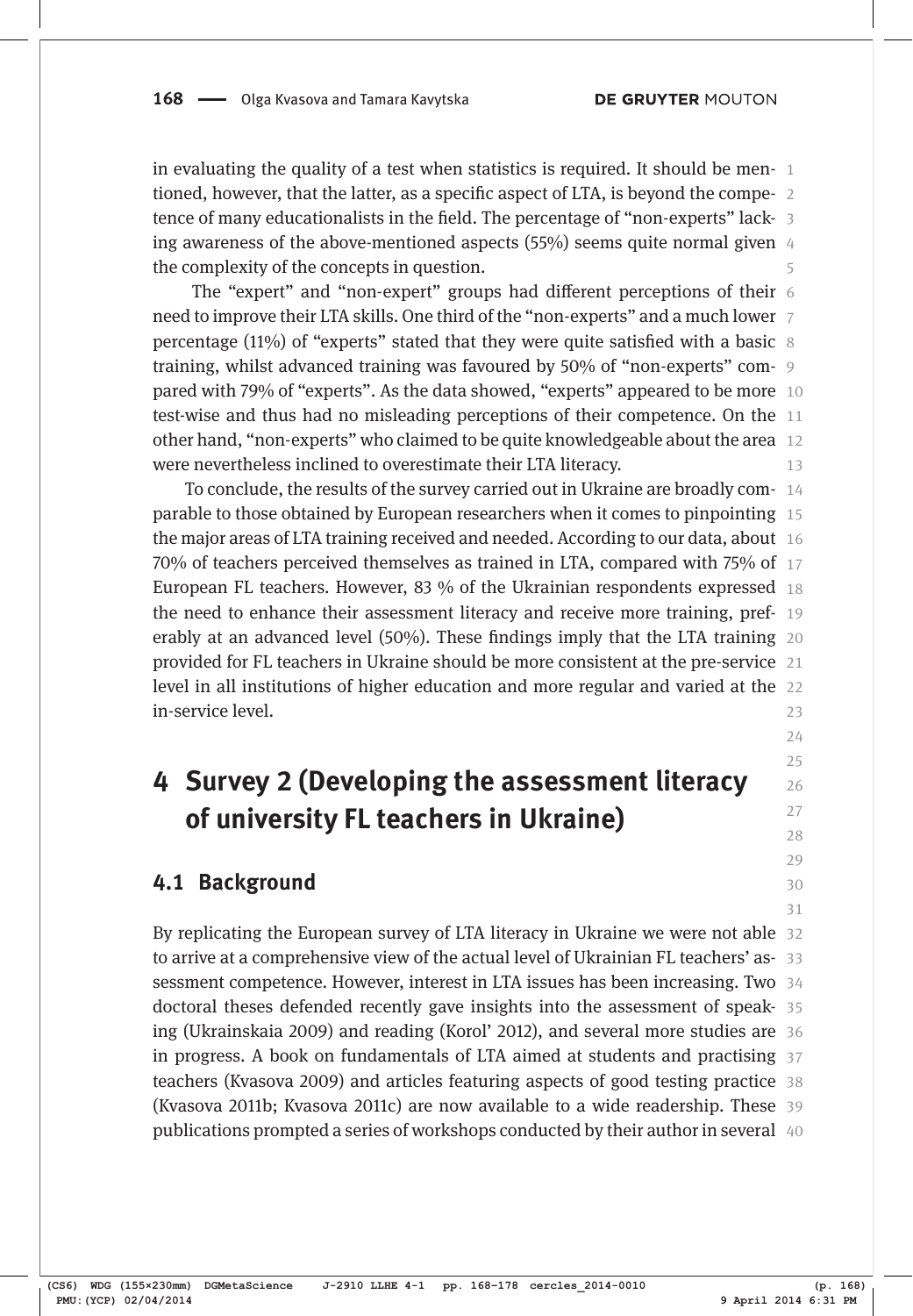Ukrainian universities. Finally, an increasing number of studies concerned with 1 different aspects of LTA are being presented at national and international con-2 ferences held in the country. But how have these progressive trends affected the 3 4 overall assessment literacy of mainstream university FL teachers? Are there any 5 improvements in their performance of classroom assessments? 6

7

## **4.2 Structure of Survey 2**  8

 $\alpha$ 

With the above research questions in mind, we devised a survey which was di-10 11 vided into two parts, Assessment literacy of university teachers and Developing *tests and test tasks*. There were 16 questions, each offering a range of possible 12 answers to choose from (more than one answer could be chosen). Respondents 13 were also invited to supply their own answers and/or comments. In our view, 14 15 the structure of the questionnaire, though not open-ended, guided the respon-16 dents' thinking on the one hand and allowed flexibility in eliciting information 17 about the LTA practices of individual respondents on the other. Both parts of the 18 survey were administered electronically via *surveymonkey.com* in May–July 2013. 53 teachers responded to the first part and 35 of them (those with more experi-19 20 ence) responded to the second part.

The chief aim of the first part of the survey was to identify the state of lan-22 guage assessment literacy, and specifically its possible enhancement in recent 23 years. The questions in this part focus on 1) progress and problems in LTA (formal  $24$  training received in the last 3 years; progress made through self-study and collaboration with colleagues); and 2) language assessment practices (forms of for-25 mative and summative assessment; use of ready-made and self-made tests). The 26  $27$  questions in the second part of the survey were intended for respondents with advanced LTA skills and aimed to reveal 3) whether and to what extent they adhered 28 29 to the testing cycle rules (test construction, administration, analysis, feedback); and 4) what tests and test tasks they developed and which testing techniques 30 31 they made use of. 21

32 33

## **4.3 Participants**  34

35

Survey 2 was specifically aimed at university teachers of English, who were in-36 37 vited to participate via *surveymonkey.com* and several social networks. Although 38 we do not know which parts of the country and which institutions all 53 respondents represented, we elicited background information on the 35 respondents 39  $40\,$  who answered the entire questionnaire. Of this latter group 14  $\%$  had been teach-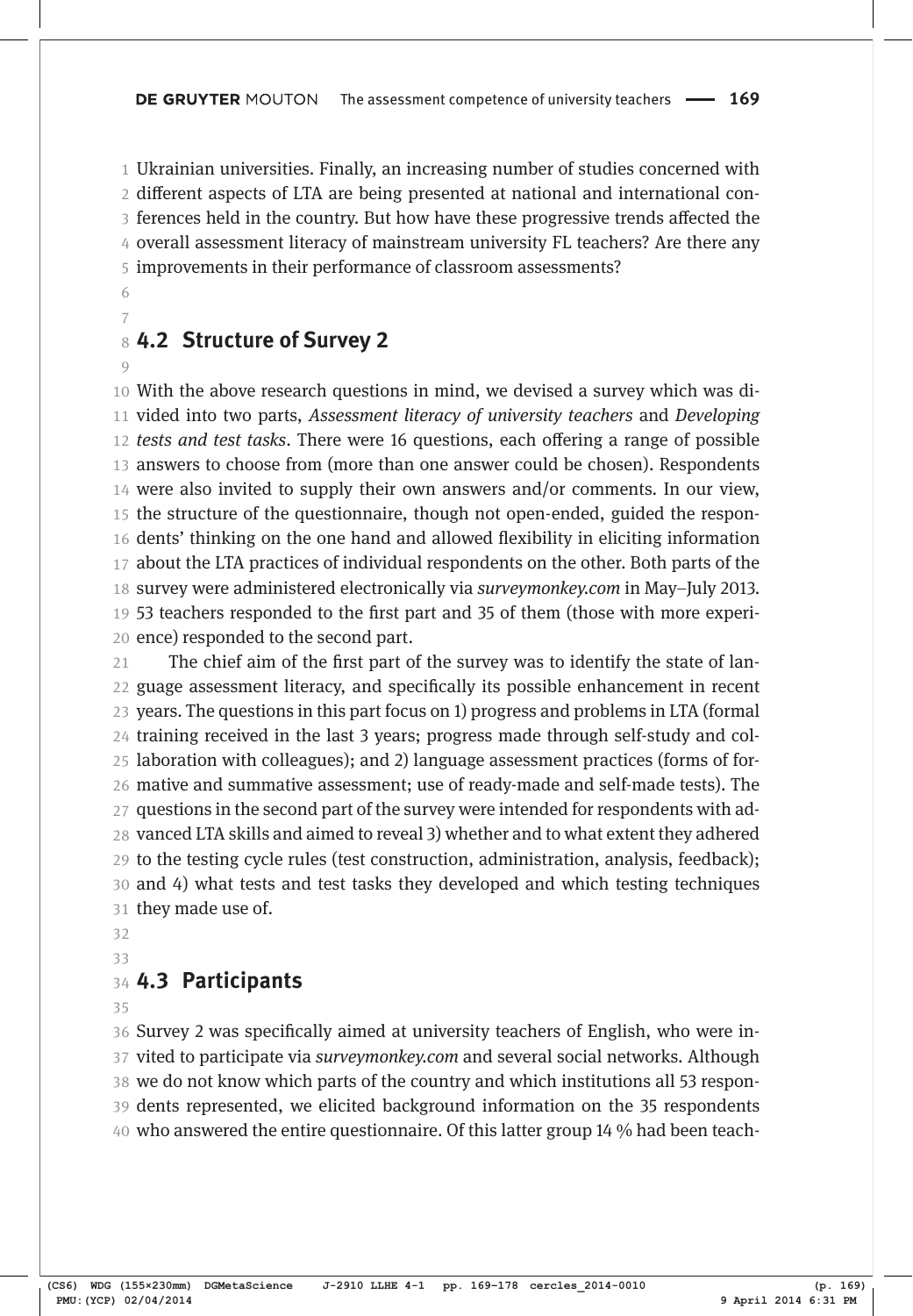ing for between 3 and 5 years, 20% for between 6 and 10 years, 37% for between 1 11 and 20 years, and 28% for more than 20 years.  $\overline{\phantom{a}}$ 

## **4.4 Findings and discussion**

#### **4.4.1 Progress and problems in LTA**

To avoid the misunderstanding of the concept "training" that emerged in the re-9 sults of Survey 1, we formulated the question related to formal training in LTA in 10 a more precise way, listing specific training opportunities (pre-service, in-service, 11 refresher courses, e-courses, summer schools). The answers to this question 12 helped to clarify the areas of LTA in which most respondents had been trained: 13 presentations, self-made test papers, written tasks, projects, and ready-made 14 tests. Although the range of training received seems quite promising, the percent-15 ages of teachers reporting that they had been trained in these five areas are rather 16 discouraging if not alarming: 57%, 55%, 53%, 48% and 48% respectively. Even 17 more serious are the percentages that reported lack of formal training in such 18 LTA areas as portfolio (75%), oral tests (34%) and peer/self-assessment (34%). 19 The data suggest that a) little attention was being paid to LTA in in-service teacher 20 training and b) more attention should be given to recently developed forms of 21 assessment. 22

The responses indicated that for the overwhelming majority of teachers 23 (85%), learning from their own experience and student feedback was the only 24 way to improve language assessment skills. 70% of respondents reported that 25 they enhanced their LTA literacy by using and analysing ready-made tests, while 26 60% said that reading works on testing and assessment published abroad and 27 in Ukraine had provided them with a good self-study option. The experience of 28 colleagues and demonstration classes appeared to be another effective means of 29 enhancing assessment literacy for about 60% of respondents. The least reported 30 options were formal training (refresher courses, e-courses, summer schools) and 31 e-courses (31% and 34% respectively). 32

When we asked about the problems encountered while assessing students' 33 progress and achievements, the most frequently reported deficiencies were the 34 lack of an e-platform to support the development of testing skills (49%) and lack 35 of practice (47%). 40% of the respondents said they lacked the theoretical knowl-36 edge necessary to carry out assessment effectively. Only 13% mentioned a lack 37 of relevant literature, so that seems not to be a problem encountered frequently 38 by Ukrainian FL teachers. The overall impression we gained from the responses 39 was that practitioners would really welcome a well-structured and accessible 40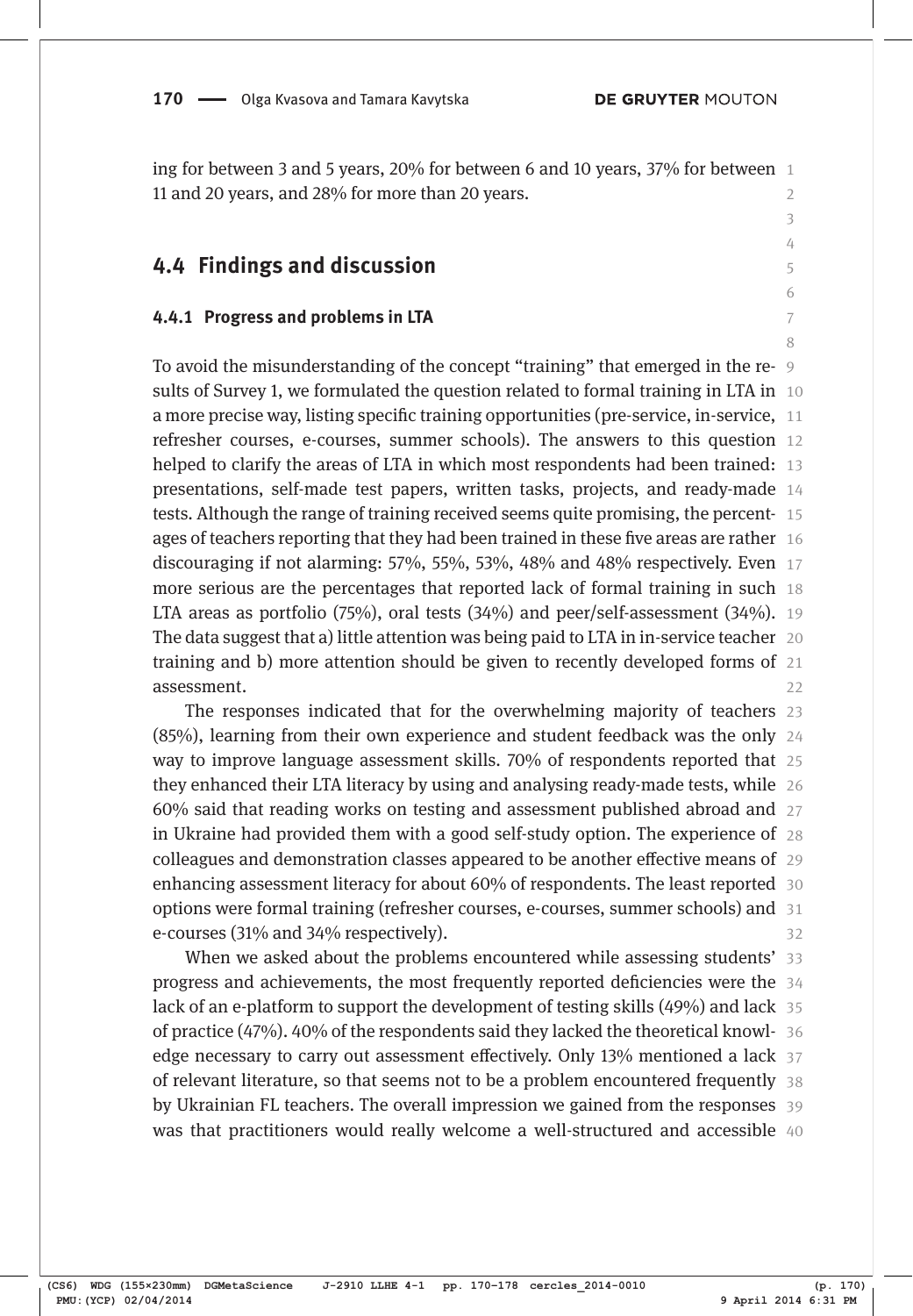e-course or forum that could supply the necessary scientific sources and offer 1 practical tasks with feedback from experts in the field. 2

3  $\frac{1}{4}$ 

### **4.4.2 Language assessment practices**  5

6

Conducting informal, non-test types of assessment has traditionally been a strong 7 point of Ukrainian FL teaching methodology, so the answers to the question 8 about formative assessment practices contained no surprises*.* 88% of the respon-9 10 dents said that they followed students' progress towards the required learning 11 outcomes by regularly setting and checking homework assignments. According  $12$  to 83% of respondents, a second highly reliable assessment tool was written work 13 (essays, reports, etc.). Other types of informal assessment mentioned were the  $14$  observation of individual, pair and group work (69%), oral presentations (66%), and self-made vocabulary and grammar quizzes/tests (64%). In their comments, 15 16 teachers also mentioned such tools as individual tasks set to check students' 17 work, error correction, discussion, projects, diagnostic tests, graphic organizers and "writer's notebook" (the teacher who used this expression may have been 18 19 referring to a portfolio).

The data suggest that Ukrainian FL teachers tend to carry out formative as-21 sessment using a variety of techniques, among which checking homework occupies the leading position. The fifth-priority rating given to self-made vocabulary 22 23 and grammar quizzes might indicate either that teachers lack the confidence to  $24$  construct tests of this kind or that they consider them unreasonably time- and/or 25 effort-consuming compared to other methods of assessment.  $20$ 

When it came to summative assessment, the majority of teachers (73%) ex- $27$  pressed a preference for self-made examination papers  $-$  in our view because of 28 the perceived practicality of this test format. Oral presentations were the second most popular assessment tool (69%), with written work (essays, reports, etc.) fol-29 lowing close behind (67%). Oral tests were favoured by only 46% of respondents, 30 31 which might be due to the current transition from the previously very popular "topic-retelling" technique to more formal tests of oral proficiency. According to 32 33 the data from Survey 1, quite low percentages of Ukrainian teachers had received any training in the assessment of speaking skills or the use of portfolio, peer- and 34 self-assessment. A similar trend emerged from the earlier European survey and 35  $36$  in Ukraine, regretfully, the trend continues. However, answers to the open-ended part of the question revealed a positive, innovative trend: some respondents had 37 extended the range of summative assessment tools by using web quests and stu-38 39 dents' research papers. 26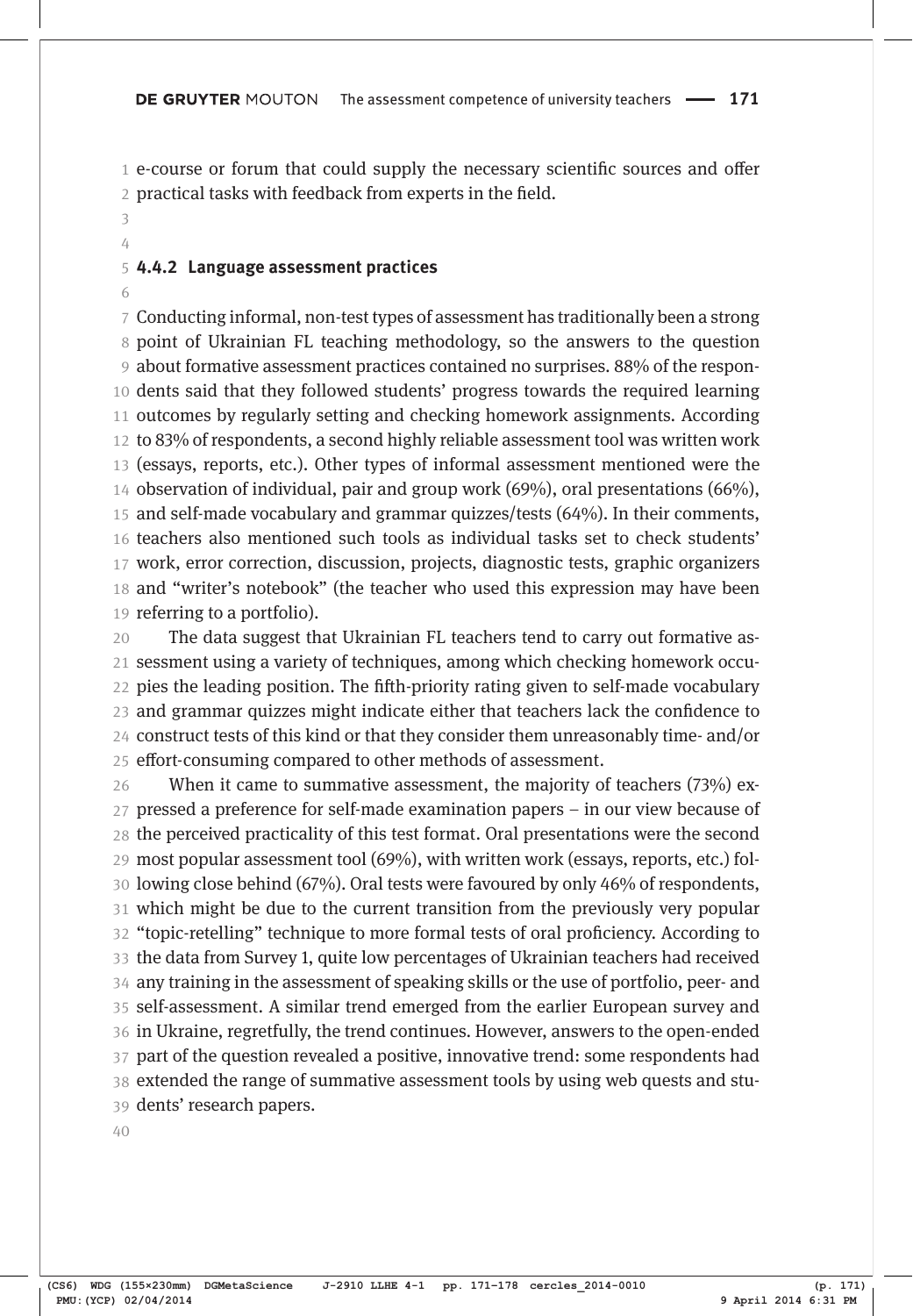The importance of FL teachers' familiarity with standardized language test-1 ing and the possibility of using ready-made tests in their practice was noted by 2 Vogt et al. (2008), so the next set of questions was aimed at establishing FL teach-3 ers' use of ready-made tests/test tasks. 4

First of all, we wanted to find out which skills teachers set out to assess in 5 mid-term and end-of-term written tests. 94% said they focused on reading, 90% 6 were concerned with language in use, and 84% with writing. Although favoured 7 by more than two-thirds of the respondents, listening seemed not to be a prior-8 ity when it came to compiling test papers (66%). Does this reflect a tendency to 9 neglect the assessment of listening skills, recognition that the development of 10 listening tests is a complex process, or simply a lack of technical opportunities to 11 play audio recordings in the classroom? 12

Respondents were also asked to indicate how useful they found the prog-13 ress and achievement tests included in course book packages written by native 14 speakers of English. 78% considered these tests to be teacher-friendly, practical 15 and convenient to use; 53% thought them a reliable means of measuring learn-16 ers' progress; and 49% considered their scoring fair. Only 4% thought that their 17 scoring was unfair, which might be taken to imply that these course books have 18 high assessment standards. Nearly every third teacher, however, considered 19 some parts of the tests too easy for Ukrainian students. Additionally, a number 20 of teachers claimed that the tests did not always match the local curriculum and 21 needed to be adapted to a particular situation of target language use, a particular 22 group of students, etc. The implication from the above is that familiarity with and 23 use of quality assessment tools offered in the course book packages helped the 24 teachers foster their critical awareness of ready-made tests.  $25$ 

The further responses indicated insignificant preferences for ready-made test 26 tasks (11%) or self-made test tasks (17%). The tendency to develop their own test 27 tasks might possibly imply the teachers' willingness to develop assessment tools 28 which are better tailored to particular classroom needs and yield more accurate 29 picture of learners' progress. 30

Most respondents thought that it was important for ready-made tests to corre-31 spond to learners' level of target language proficiency (88%) and to correspond to 32 the topics covered (78%). The importance of alignment with the syllabus (includ-33 ing a focus on particular skills) was emphasised by 71% of the respondents, while 34 the lowest index fell on availability of suitable ready-made tests (31%). 41% of the 35 respondents were concerned that tests should have interesting content and/or 36 an appropriate format. In the comments, one respondent emphasized "suitable 37 format and timing", which we too consider important. On the whole, the good 38 news here is that teachers seem not to seize the opportunity to use any available 39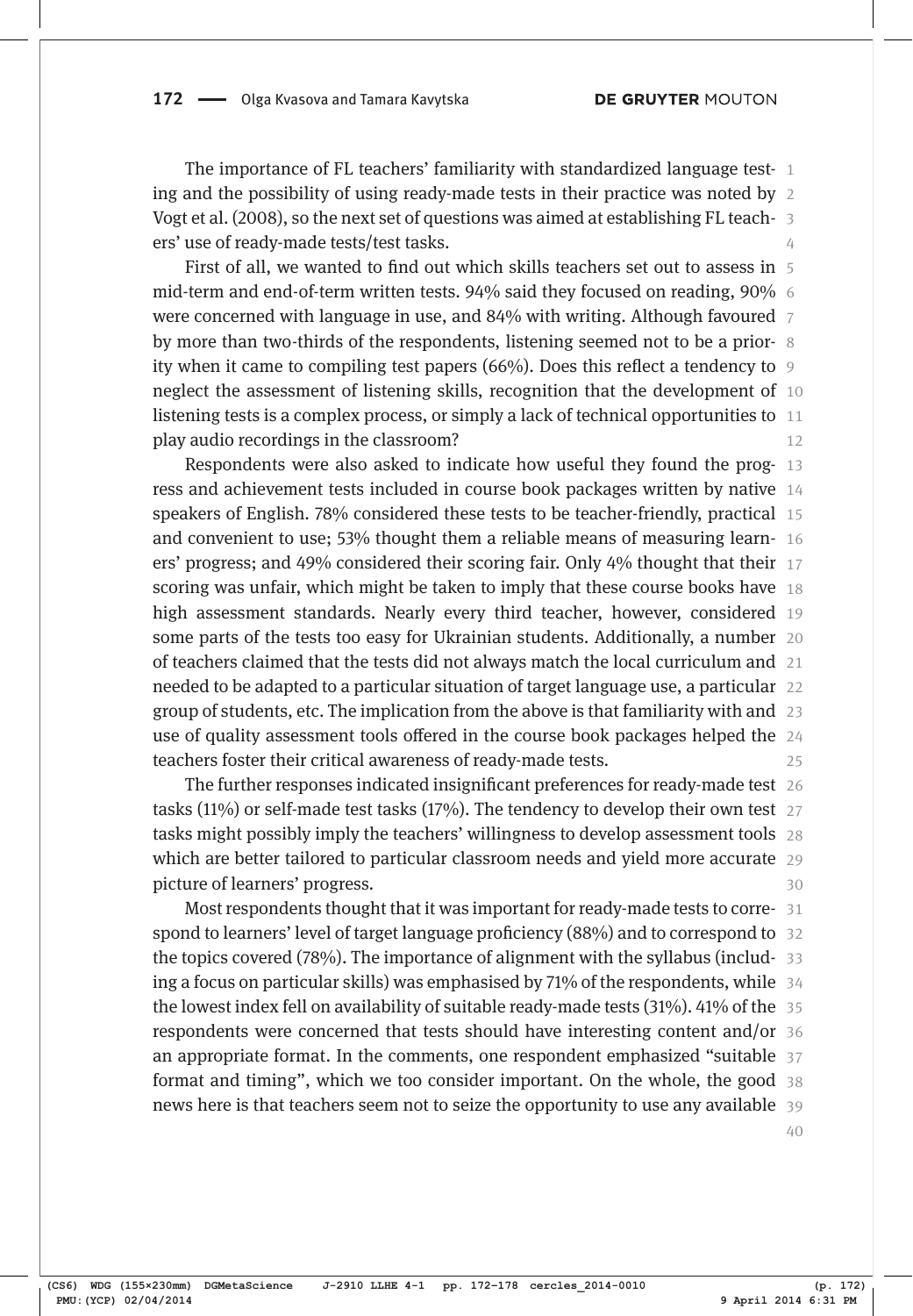1 ready-made test that can be printed out and administered in the classroom with-2 out further thought.

We were also concerned to investigate teachers' use/development of tests of 4 oral and written production and their approach to using/developing assessment 5 criteria. Surprisingly, 54% of the respondents reported that they used ready-made test tasks but developed their own rating scales. One respondent made a more 6 specific point, writing: "I usually adapt ready-made test tasks and assessment 7 scales to a particular context of language use." But do we know how reliable the 8 measurement outcomes of this kind of procedure are likely to be? Obviously, the 9  $10$  question of using/developing criteria and rating scales which yield reliable test 11 scores is too important to be ignored in teachers' LTA training. 3

12 13

### **4.4.3 Testing cycle**  14

15

16 It is well-known that the efficient use of tests depends on strict adherence to the 17 rules and procedures of test development. We were thus interested to discover what exactly teachers did when they developed their own tests. Of the 32 respon-18 dents who answered this question, fewer than half said they discussed the test 19  $20$  structure (46%) and checked the key (37%) or the time allotted to the test (37%)  $21$  with colleagues. Only 41% reported that they piloted test tasks with the help of  $22$  colleagues and/or students, and slightly more than half of those who piloted their 23 tests/test tasks (54%) said that they went on to modify them. Some respondents  $24$  commented that they could not depend on cooperation from colleagues and had 25 to do everything themselves when developing their tests. Team-work skills are well-developed in Ukrainian society, so this situation is a sign of poor manage-26 ment rather than lack of cooperation or LTA literacy. 27

71% of the respondents said that they commonly prepared several variants of 29 a test, while 66% said that they familiarized their students with the objectives of  $30$  the test, the rating criteria and the scores awarded. In our view this latter percentage is not high enough, given the importance of test transparency, which could 31 32 also be enhanced if teachers involved students in developing rating criteria. How-33 ever, only 20% of the respondents said that they did this, while 56% reported 34 that they involved students in peer- and self-assessment, which indicates lack of 35 training in the topical and fast-developing area of LTA. 28

Of the 33 respondents who answered the question on test administration, 85% 37 said that they started the test on time and 55% said that they made sure everyone was seated alone. Half of the respondents reported that another test was provided 38 for students who were absent or who failed, while 42% allowed late-comers to 39 40 take the test. Some respondents commented that they did not allow students to 36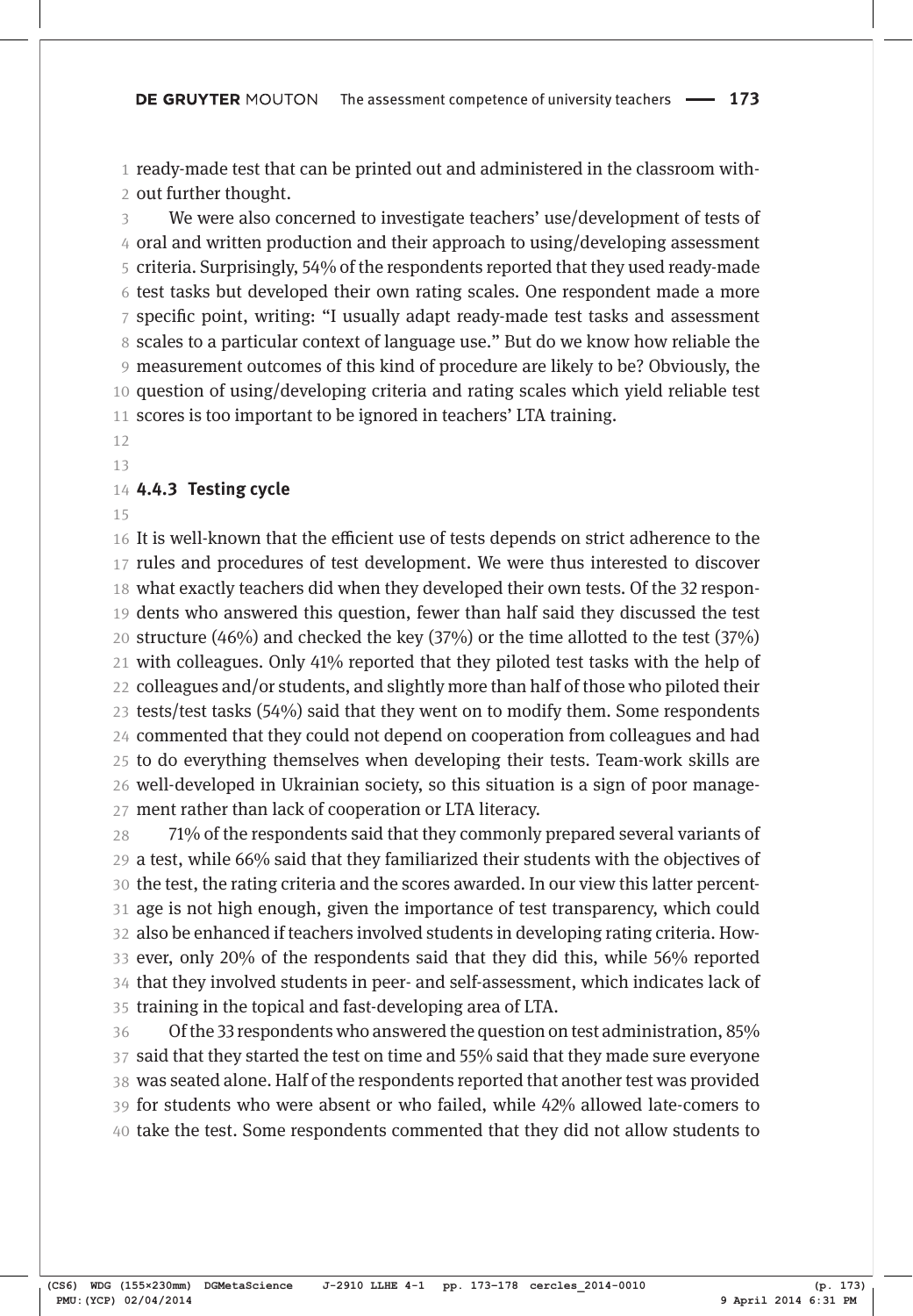crib. Overall our data revealed quite lenient approaches to the administration of 1 mid-term and end-of-year written papers in many Ukrainian universities. 2

Respondents were also asked to specify how they marked, graded and pro-3 vided feedback once they had administered a test. Of the 34 teachers who an-4 swered this question, 85% said that they marked and graded test papers imme-5 diately or shortly after the test had been taken, and 62% said that they informed 6 students of their scores immediately or shortly after they became available. It 7 should be noted, however, that a significantly lower percentage of respondents 8 (38%) reported that they set their students remedial tasks and collected and ana-9 lysed student feedback on the test paper. 10

#### **4.4.4 Self-made tests**

The final set of questions was concerned with teacher-made tests and test tasks. 15 Of the 34 teachers who answered these questions, 71% emphasized language in 16 use and 62% emphasized reading. This latter focus has been traditional in English 17 language teaching in Ukraine for many years thanks to the widespread availabil-18 ity of reading materials and the practice of boosting language skills through ex-19 tensive reading as a compensation for the lack of an authentic target language 20 environment. Over time, society's demands have changed, yet lack of training in 21 LTA is still evident, particularly in certain areas. It is therefore not surprising that 22 only 50% of the respondents favoured the testing of writing, which involves the 23 development of assessment criteria, and only 41% favoured the testing of listen-24 ing, which presents serious technical challenges. It should be stressed, however, 25 that 56% of the respondents expressed a preference for integrated tasks, which 26 tend to combine either reading and writing or listening and writing. In their com-27 ments, respondents said that the skills they focused on when developing tests 28 depended on the test type they were using and the aims of the assessment. 29

We also wanted to find out about the scope and range of testing techniques 30 used by our respondents in constructing their self-made tests and test tasks. All 31 33 teachers who answered this question favoured multiple-choice questions. Also 32 favoured were tasks that involved filling gaps in text with clauses (61%) or sen-33 tences (55%). 52% of the respondents reported using the technique of matching 34 texts to questions or headings to parts of a text. The other formats mentioned 35 were: short-answer questions (48%); completion of tables (39%); filling gaps in a 36 summary of a reading text by selecting words from a list provided (30%); filling 37 gaps in text with paragraphs (27%); and note-taking (24%). In the comments, 38 some teachers stated that they used test formats that focus on grammar, includ-39 ing filling gaps in text with words in their correct grammar form, error correction, 40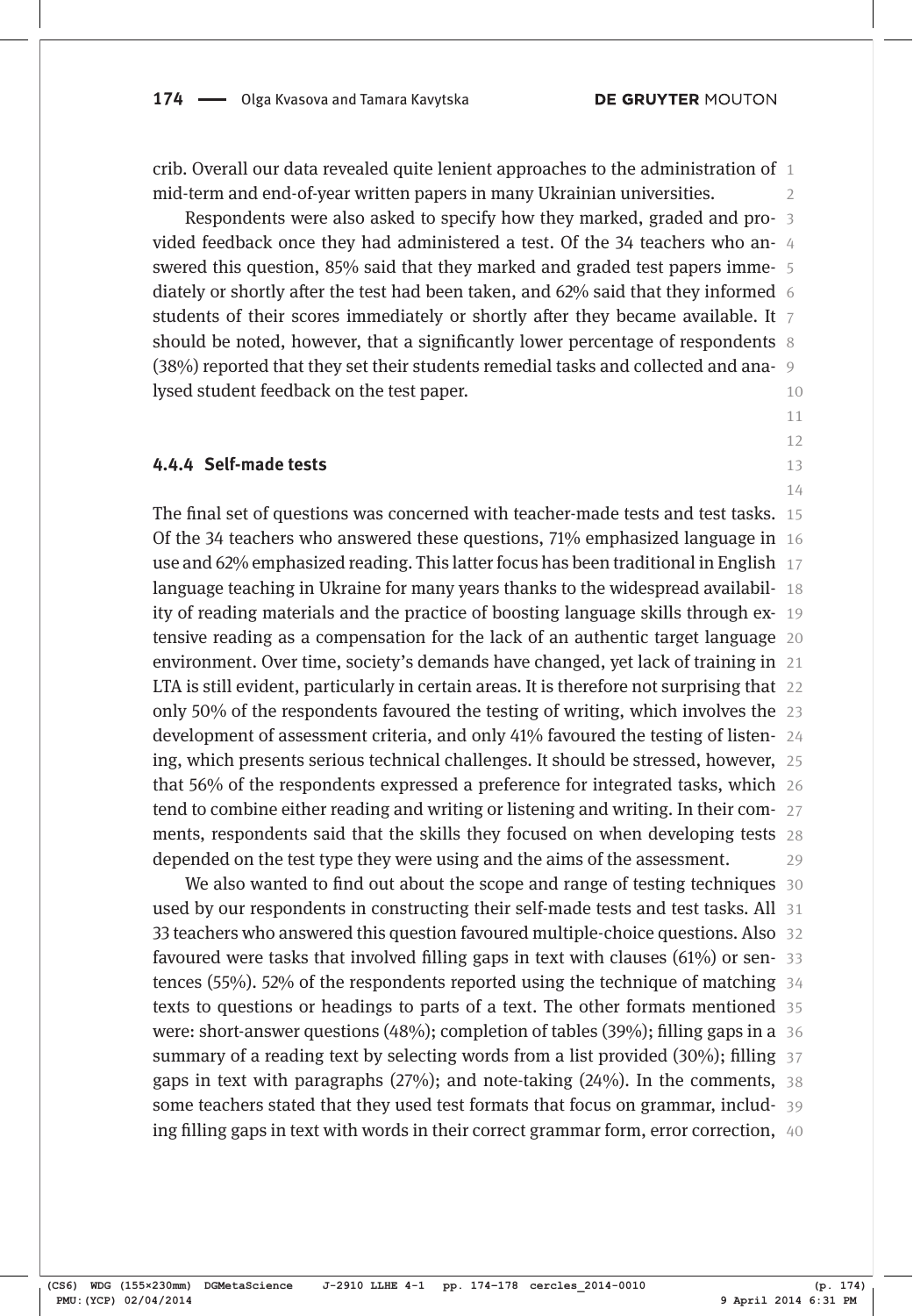and translation. Ordering, discussion, sentence completion and essay writing 1 were also popular test formats with the respondents. 2

The range of testing techniques employed by Ukrainian university FL teach-4 ers suggests that they are familiar with the most popular techniques used worldwide today. Their preference for multiple-choice questions may be due to their 5 dominance in the native-speaker-published course and exam preparation books; 6 alternatively, it may reflect a lack of awareness of the pitfalls in developing 7 high-quality multiple-choice items. In any case, teachers should become more 8 familiar with a variety of test types and their application and should be better 9 10 trained in developing specific test types for specific testing purposes. 3

Overall results obtained from Survey 2 may be interpreted as follows: the im-12 plementation of ECTS in Ukrainian higher education has made it necessary for 13 university FL teachers to enhance their assessment literacy in order to promote 14 smooth and efficient teaching and learning. They seem to be quite competent in using ready-made tests, adapting them to the needs of the target population 15 16 of test takers, administering tests appropriately, and providing timely feedback 17 to learners. The data show that teachers willingly learn from their own experi-18 ence and by sharing it with colleagues, and increase their competence by read-19 ing widely in the theory of language testing and applying what they learn to the 20 design of their own tests. Respondents were virtually unanimous in their desire to learn more and undertake training, particularly by taking advantage of existing 21 and newly developed e-platforms. To conclude, university FL teachers in Ukraine 22 23 are professionally prepared to participate in large-scale educational projects de- $24$  signed to enhance literacy in LTA provided they receive significant support from decision makers. 25 11

26

#### **5 Conclusion** 27  $28$

29

30 A comparison of the data elicited by the two surveys suggests that however over- $31\,$  worked Ukrainian university FL teachers may be, they are on the whole up to date 32 with the latest developments in classroom-based assessment. Their knowledge seems to differ only slightly from that of their European colleagues in certain as-33 pects of LTA. Given that the transition of Ukrainian FL education to European 34 standards has only just begun, it is to be expected that overall assessment liter-35 acy has not yet reached an appropriately high level. However, enthusiasm and 36 37 willingness to do a good job in teaching and assessing seem to be characteristic 38 of Ukrainian university FL teachers, which suggests that the prospects for the positive development of LTA are distinctly encouraging. 39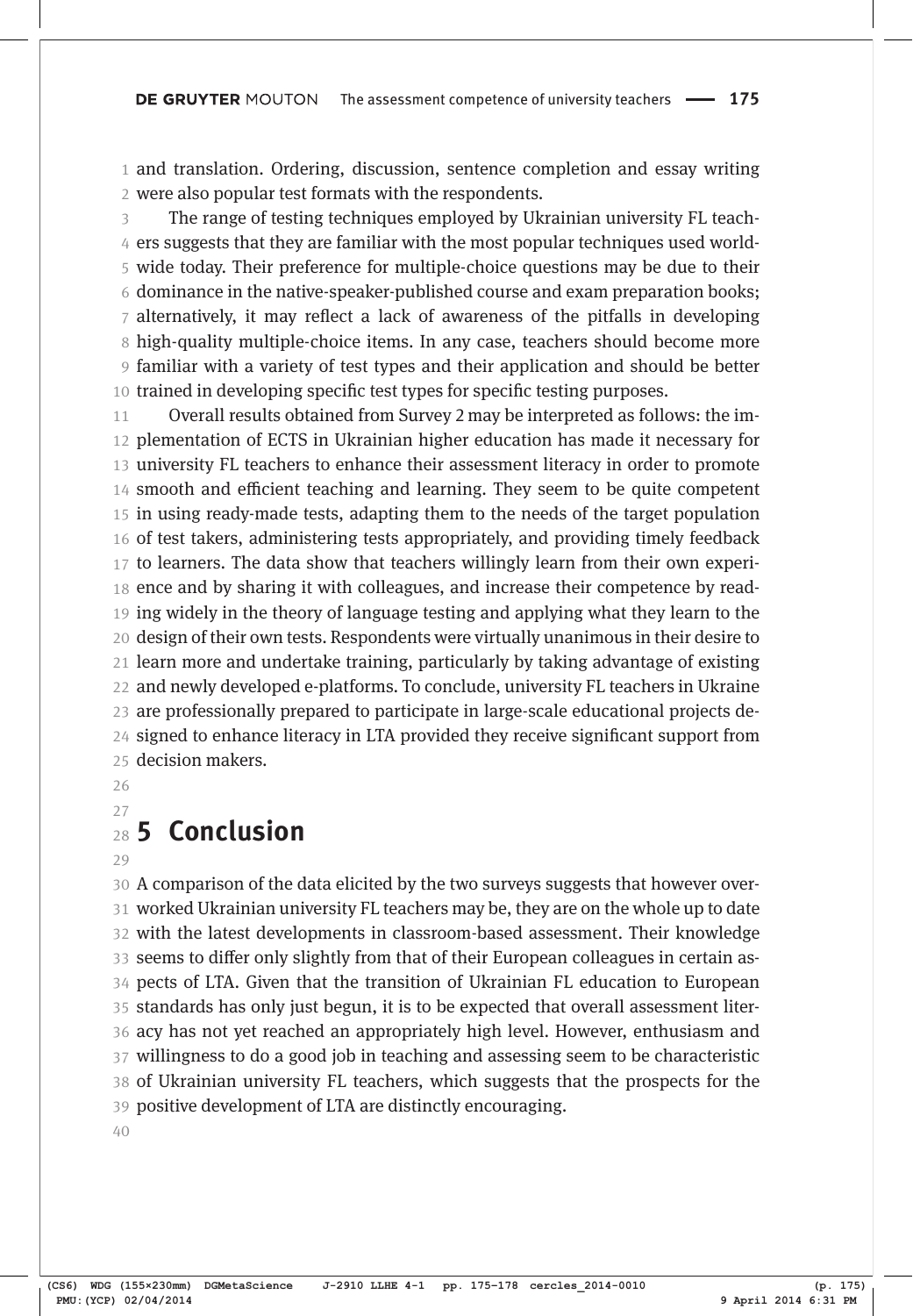176 **-** Olga Kvasova and Tamara Kavytska

1

# **References**

|                                                                                                                                                                                            | $\overline{2}$ |
|--------------------------------------------------------------------------------------------------------------------------------------------------------------------------------------------|----------------|
| Alderson, J. Charles. 1999. Testing is too important to be left to testers. Plenary address to the                                                                                         | 3              |
| Third Annual Conference on Current Trends in English Language Testing, United Arab                                                                                                         | 4              |
| Emirates University, May 1999.                                                                                                                                                             | 5              |
| Bachman, Lyle F. & Adrian S. Palmer. 1996. Language testing in practice. Oxford: Oxford                                                                                                    | 6              |
| University Press.<br>Hasselgreen, Angela, Cecile Carlsen & Hildegunn Helness. 2004. European survey of language                                                                            | 7              |
| testing and assessment needs. Report: part one - general findings. http://www.ealta.eu                                                                                                     | 8              |
| .org/documents/resources/survey-report-pt1.pdf (accessed 9 June 2010).                                                                                                                     | 9              |
| Korol', Tetiana. 2012. Systema testovoho kontroliu anglomovnoi kompetentsii u chytanni                                                                                                     | 10             |
| fahovoi literatury maybutnimi finansystamy [System of testing future financiers' English                                                                                                   | 11             |
| reading for specific purposes]. Kyiv: Kyiv National Linguistic University, PhD thesis.                                                                                                     |                |
| Kvasova, Olga. 2009. Osnovy testuvannia inshomovnyh navychok I vmin' [Fundamentals of                                                                                                      | 12             |
| language testing and assessment]. Kyiv: Lenvit.                                                                                                                                            | 13             |
| Kvasova, Olga. 2011a. Kontrol' i otsinka u navchanni inozemnyh mov u vyshchiy shkoli: vdania,<br>problemy, perspectyvy [Language testing and assessment in a tertiary school of education: | 14             |
| Challenges and prospects]. Chernihiv: University of Chernihiv.                                                                                                                             | 15             |
| Kvasova, Olga. 2011b. Learning to ensure good testing practice (notes on a workshop).                                                                                                      | 16             |
| Inozemni movy 65(1). 62-66.                                                                                                                                                                | 17             |
| Kvasova, Olga. 2011c. Learning to ensure good testing practice (notes on a workshop).                                                                                                      | 18             |
| Inozemni movy 68(4). 57-60.                                                                                                                                                                | 19             |
| Paran, Amos. 2010. More than language: The additional faces of testing and assessment in                                                                                                   | 20             |
| language learning and teaching. In Amos Paran & Lies Sercu (eds.), Testing the untestable                                                                                                  | 21             |
| in language education, 1-13. Bristol: Multilingual Matters.                                                                                                                                | 22             |
| Pryor, John. 2010. Assessment for learning - assessment for becoming. Paper presented at the<br>First Classroom-based Language Assessment SIG Symposium, "Assessment of or for             | 23             |
| learning?', University of Cyprus, Nicosia, 22-23 October.                                                                                                                                  | 24             |
| Pryor, John and Barbara Crossouard. 2008. A socio-cultural theorization of formative                                                                                                       | 25             |
| assessment. Oxford Review of Education 34(1). 1-20.                                                                                                                                        | 26             |
| Sercu, Lies. 2010. Assessing intercultural competence: More questions than answers. In Amos                                                                                                | 27             |
| Paran & Lies Sercu (eds.), Testing the untestable in language education, 17-34. Bristol:                                                                                                   | 28             |
| Multilingual matters.                                                                                                                                                                      | 29             |
| Ukrainskaia, Olga. 2009. Metodyka testuvannia rivnia sformovanosti movlennevoi kompetentsii<br>maybutnih vykladachiv u hovorinni frantsuz' koyu movoyu [Methods of testing future          | 30             |
| French teachers' competence in speaking]. Kyiv: Kyiv National Linguistic University, PhD                                                                                                   | 31             |
| thesis.                                                                                                                                                                                    |                |
| Vogt, Karin, Elizabeth Guerin, Sehnaz Sahinkarakas, Pavlos Pavlou, Dina Tsagari & Qatip Afiri.                                                                                             | 32             |
| 2008. Assessment literacy of foreign language teachers in Europe. Poster presented at the                                                                                                  | 33             |
| Fifth Annual Conference of EALTA, Athens, 8-11 May. http://www.ealta.eu.org/                                                                                                               | 34             |
| conference/2008/docs/posters/Vogt_Guerin_etal_Poster.pdf (accessed 30 June 2010).                                                                                                          | 35             |
| Vogt, Karin & Dina Tsagari. Forthcoming 2014. Assessment literacy of foreign language                                                                                                      | 36             |
| teachers: Findings of a European study. Language Assessment Quarterly.                                                                                                                     | 37             |
|                                                                                                                                                                                            | 38             |
|                                                                                                                                                                                            | 39             |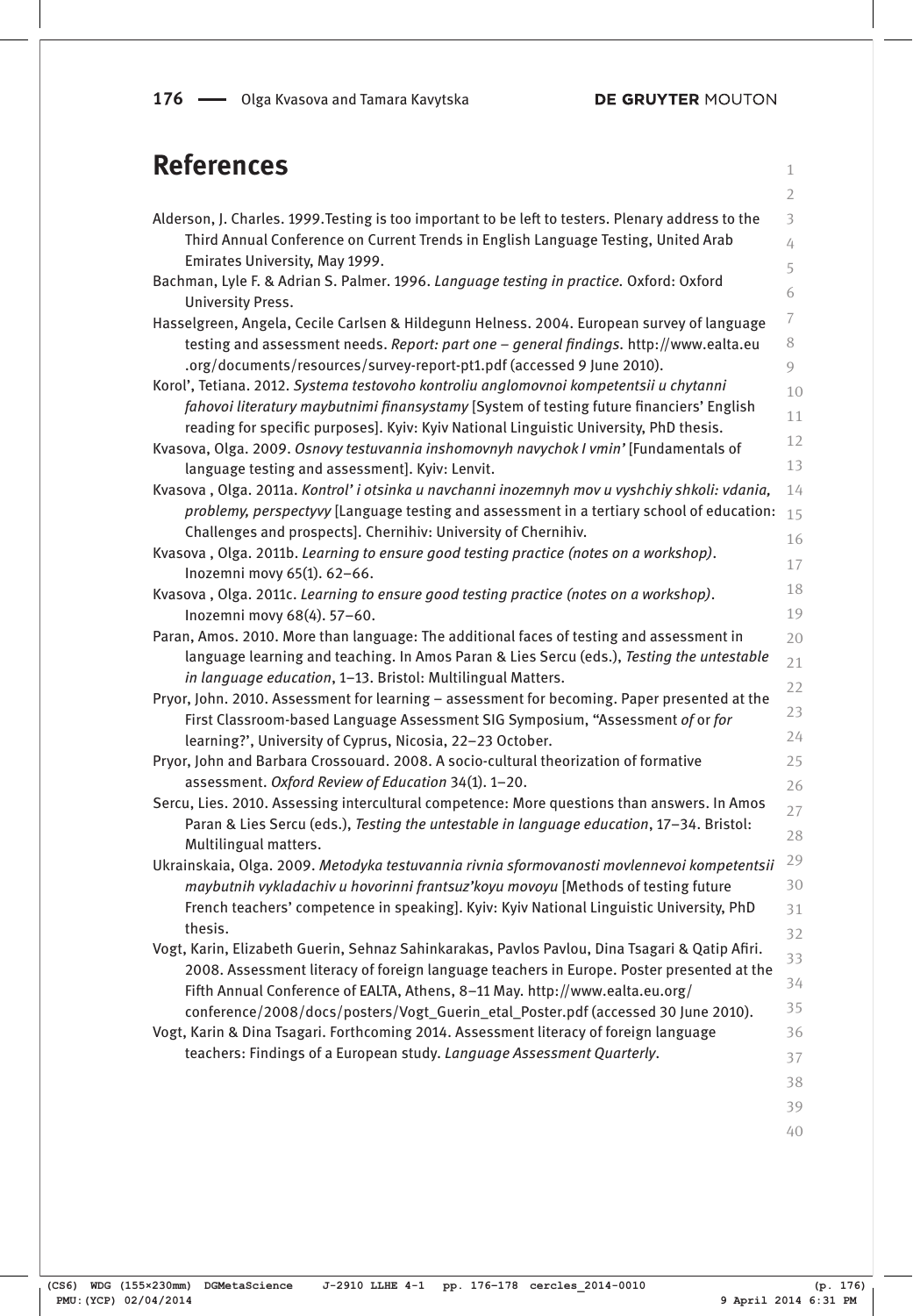# **Bionotes**

#### $\overline{\phantom{0}}$

*Olga Kvasova* is Associate Professor at Taras Shevchenko University of Kyiv and Candidate of Pedagogy (equivalent to PhD). She lectures in the methodology of teaching foreign languages (pre-service teacher education) and supervises teacher-training placements at secondary schools. Her research interests include classroom-based assessment and teacher training in LTA, and course and materi als design (academic skills).

*Tamara Kavytska* is a lecturer at Taras Shevchenko University of Kyiv. She teaches English and translation studies and supervises teacher-training placements at secondary schools. She is an external expert in verifying the independent school-leaving National Language Test. Her research interests include teaching and assessing translation, language testing and assessment. 

- 
- 
- 
- 
- 
- 

 

- 
- 
- 
- 
- 
- 
- 
-